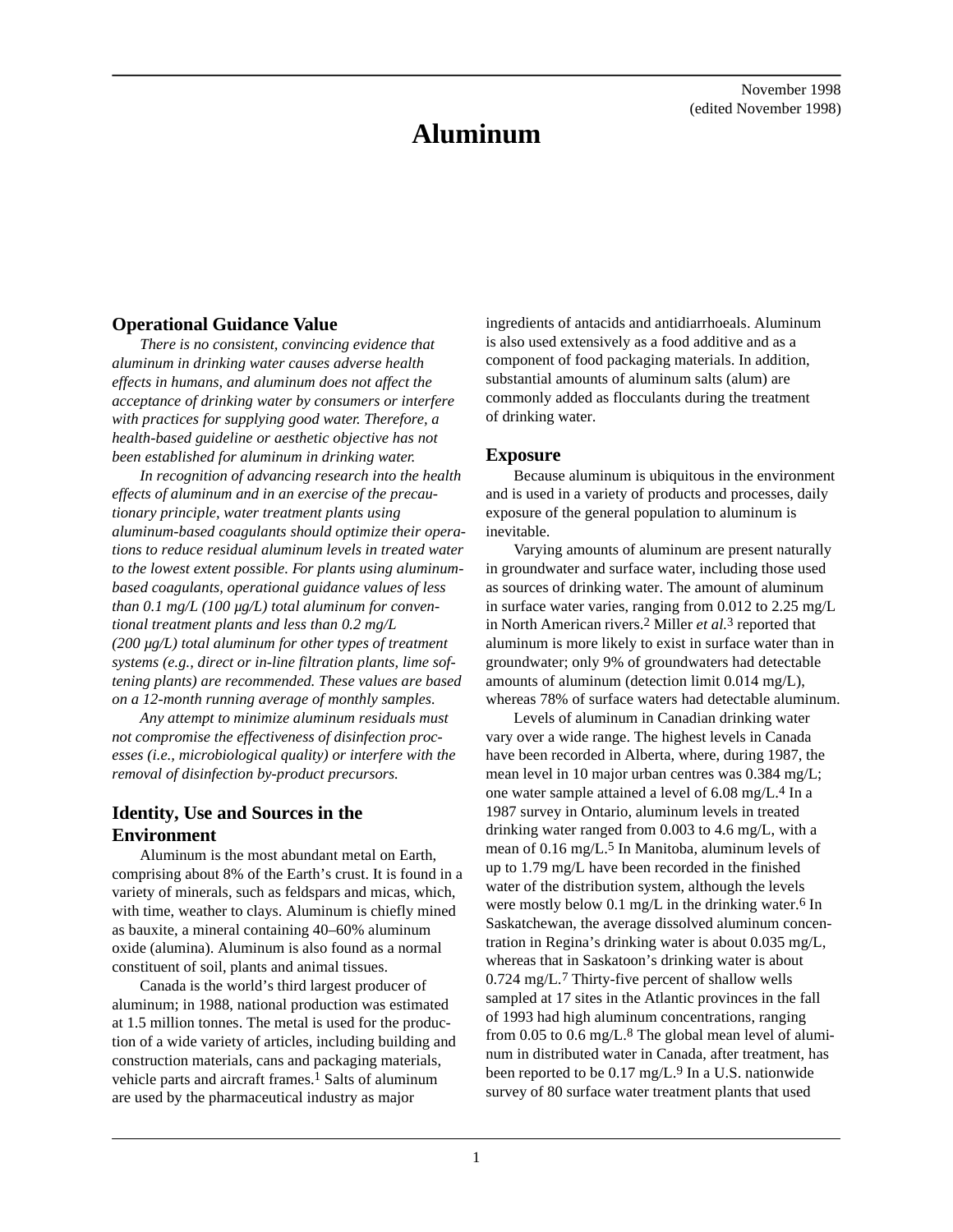alum, Letterman and Driscoll<sup>10</sup> reported a mean total aluminum concentration in the finished water of 0.085 mg/L.

Concentrations of aluminum in food range widely (means range from  $\langle 0.001 \rangle$  to 69.5 mg/100 g), depending on the nature of the foodstuffs.11 The highest levels are found in nuts, grains and dairy products, particularly processed cheeses. The tea plant accumulates large amounts of aluminum, which can leach from tea leaves12; aluminum concentrations in brewed tea tend to be in the range of  $2-8$  mg/L.<sup>13</sup> There is also potential for exposure from the ingestion of aluminum contained in over-the-counter drugs, including antacids $14,15$  and buffered acetylsalicylic acid (aspirin); based on the recommended dose, the range of aluminum exposure from antacids has been given as 840–5000 mg/d16 and as 120–7200 mg/d,<sup>17</sup> and that from buffered aspirin has been given as  $126-728 \text{ mg/d}^{16}$  and as  $200-1000 \text{ mg/d}^{17}$ . Aluminum leaching from cooking utensils, containers and packaging made of aluminum may also contribute to dietary exposure.18

The total intake of aluminum from all food sources (excluding over-the-counter drugs) for an adult is estimated to be 6 mg/d in the United Kingdom<sup>19</sup> and 8–9 and 7 mg/d (adult men and women, respectively) in the United States,20 although higher daily intakes have been estimated.21 Estimates of aluminum intakes ranged from 0.7 mg/d for six- to 11-month-old infants to 11.5 mg/d for 14- to 16-year-old males.<sup>20</sup> The  $7-9$  mg/d estimate is probably a reasonable assessment of Canadian intake, owing to the similar food habits and widespread exchange of food products in North America.

Average levels of aluminum in Canadian ambient air vary over a wide range. In rural locations, the range is from 0.013  $\mu$ g/m<sup>3</sup> in Igloolik (Arctic)<sup>22</sup> to 1.42  $\mu$ g/m<sup>3</sup> in Stony Plain, Alberta.23 In urban locations, the range is from about 0.17  $\mu$ g/m<sup>3</sup> in Victoria, B.C.<sup>24</sup> to 3.6  $\mu$ g/m<sup>3</sup> in Edmonton, Alberta.23 Atmospheric aluminum concentrations in industrial areas are often in the milligram per cubic metre range. The highest levels in ambient air in Canada have been recorded in Edmonton  $(8.8 \text{ µg/m}^3)$ .<sup>23</sup> Using a 1981–1983 concentration range in ambient air in Ontario of 0.01–0.54 µg/m3, 25 Van Oostdam *et al.*26 calculated a daily exposure range of 0.08–4.2 µg for Canadian adults, assuming daily air intake of 23 m3 and 35% particle retention in the lungs.

Assuming a daily contribution of 8 mg (average of 7–9 mg/d) from food, 0.0042 mg (maximum daily intake in Ontario) from air and 0.26 mg (global mean level 0.17 mg/L, daily intake 1.5 L) from water, an adult would take in about 8.26 mg of aluminum per day. In other words, approximately 97% of the normal daily intake for an adult is from food and the remainder is from drinking water; the contribution from ambient air is insignificant. This calculation is in agreement with a

survey of aluminum in European drinking water, which found that drinking water contributes <5% of most adult daily intakes.27 However, this average daily intake of 8.26 mg, equivalent to about 0.1 mg/kg bw per day for a 70-kg adult, can be greatly increased in individuals consuming high doses of aluminum-based antacids or buffered aspirin (up to about 70–100 mg/kg bw per day<sup>16,17</sup>).

# **Aluminum Speciation in Water**

The chemical speciation of aluminum in drinking water is of particular interest, as the form of aluminum regulates its solubility, bioavailability and toxicity.

One factor determining the form of aluminum in water is pH. In raw water with low concentrations of dissolved organic compounds such as humic and fulvic acids, the dependence of dissolved aluminum concentration on pH resembles a parabola with a sharp solubility minimum at around pH 6.5.28 The solubility of aluminum increases at lower pH values owing to the formation of Al(OH)<sub>2</sub><sup>+</sup>, Al(OH)<sup>2+</sup> and Al(H<sub>2</sub>O)<sub>6</sub><sup>3+</sup> often abbreviated as  $Al^{3+}$  and sometimes referred to in the literature as free aluminum. The solid  $Al(OH)$ <sub>3</sub> is the predominant species between pH 5.2 and 8.8, whereas the soluble  $\text{Al}(\text{OH})_4$ <sup>-</sup> predominates above pH 9.<sup>29</sup>

The form in which aluminum is present in drinking water is also dependent on whether the water is fluoridated, as fluoride has a strong affinity for aluminum, particularly under acidic conditions. In unfluoridated water at pH values above 6.5 and with an aluminum concentration of 100 µg/L, the predominant species is Al(OH) $_4$ <sup>-</sup>. In fluoridated water (typically 53 µmol/L),  $AlF_2$ <sup>+</sup> and  $AlF_3$  species are among those that can be found below pH 6.5; above pH 6.5, mixed  $OH^-/F^$ complexes or  $\text{Al}(\text{OH})_4$ <sup>-</sup> may occur.<sup>17</sup>

When alum is added to raw water for treatment, the form of aluminum changes along a number of pathways, depending on the quantity of alum added, the temperature, the pH, the types and concentrations of dissolved materials present as well as the types and surface area of particulate matter present.30

In four separate studies, aluminum fractions in raw water and drinking water were analysed.<sup>30–33</sup> Driscoll and Letterman30 analysed water from Lake Ontario before and after treatment with alum, separating aluminum into three fractions: (1) labile (inorganic) monomeric aluminum, which was considered to include the aquo  $(A1<sup>3+</sup>)$ , OH<sup> $-$ </sup> (alumino-hydroxide), F<sup> $-$ </sup> (alumino-fluoride) and  $SO_4^2$ <sup>-</sup> (alumino-sulphate) complexes of monomeric aluminum; (2) non-labile (organic) monomeric aluminum, which was considered to be an estimate of aluminum associated with organic solutes; and (3) acidsoluble aluminum, which was thought to be particulate aluminum or very strongly bound aluminum-organic complexes. A five-fold increase in total aluminum was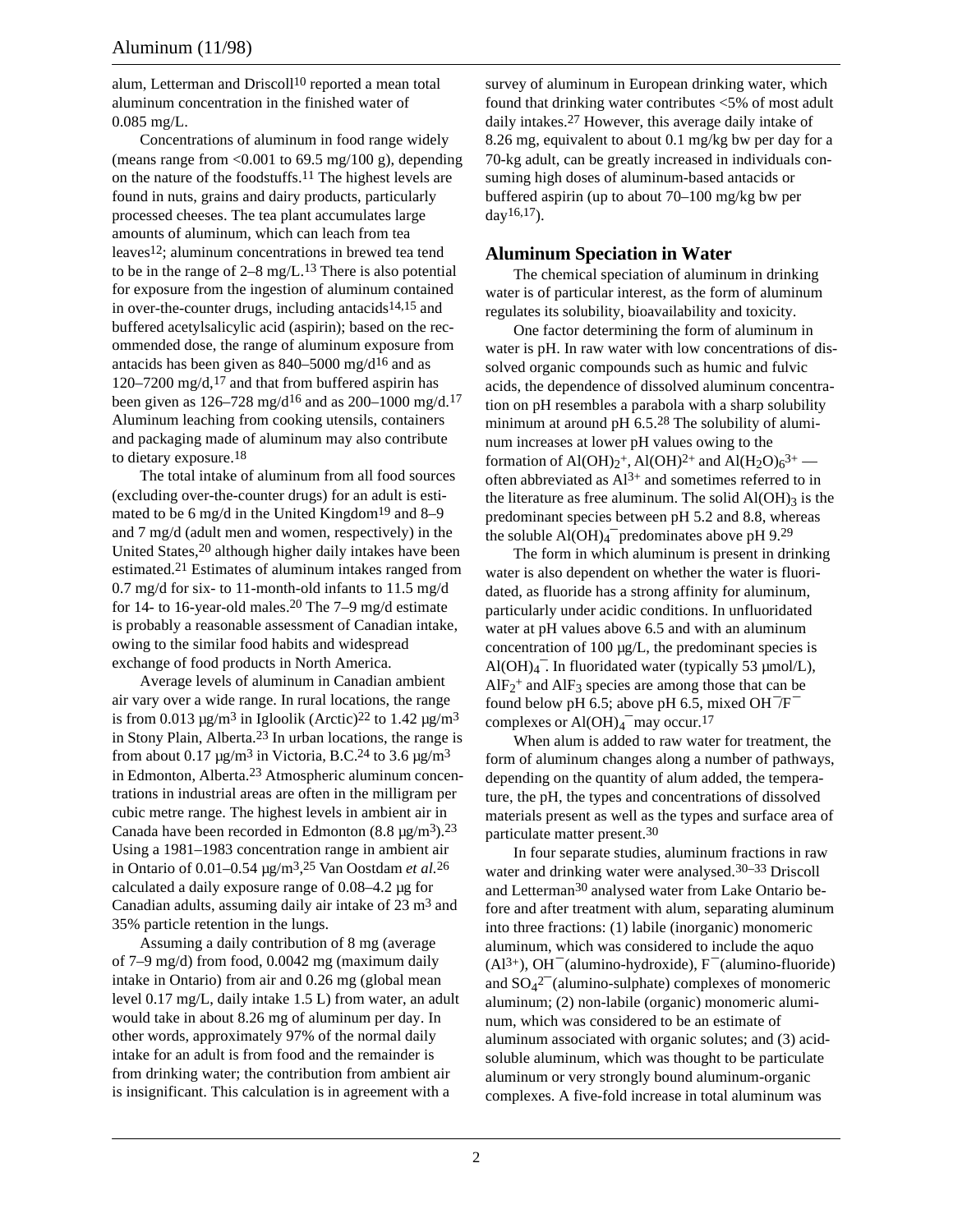evident after coagulant addition and filtration. About 11% of the aluminum (from raw water and alum) was not removed during treatment, and this residual aluminum was transported through the distribution system. A shift in the distribution of aluminum in the three fractions also occurred as a result of water treatment. Before treatment, aluminum was largely present in the acid-soluble (30%) or organic monomeric (70%) fractions, and the concentration of inorganic monomeric aluminum was insignificant. After treatment, only 14% consisted of acid-soluble aluminum; the remaining aluminum was associated with organic matter (24%), was present as monomeric alumino-hydroxide complexes (45%) or was complexed with fluoride (17%). In other words, inorganic monomeric aluminum represented the dominant aluminum fraction after water treatment (62% of total).

Van Benschoten and Edzwald<sup>31</sup> determined the aluminum fractions in raw and treated water at two water treatment plants (coagulants used were alum and an aluminum-based product that contains organic polyelectrolytes, respectively) in Danvers, Massachusetts, and Burlington, Vermont: (1) total reactive aluminum (which approximates total aluminum); (2) total dissolved aluminum (using a 0.22-um filter pore size; fraction includes inorganic aluminum species, e.g.,  $Al^{3+}$ , Al(OH) $^{2+}$ , AlF $^{2+}$  and soluble complexes of aluminum with dissolved organic carbon, or DOC); (3) dissolved monomeric aluminum; (4) dissolved organically bound aluminum; and (5) dissolved organic monomeric aluminum. Aluminum in the raw and treated water at both plants was composed primarily of dissolved species. Inflow concentrations of dissolved aluminum were relatively low and generally increased following treatment; total aluminum concentrations of >0.1 mg/L in treated water at both plants were composed of about 70–80% dissolved aluminum. Because of the low DOC levels in raw water, the organically bound aluminum fraction in the Burlington plant was much smaller than that at the Danvers plant (up to 90% of the dissolved aluminum in the raw water), which uses a water source with high DOC. There was no difference between free and total fluoride concentrations at either plant, suggesting a minimal effect of fluoride on the fate of aluminum, possibly because of the inability of fluoride to compete with hydroxide for aluminum at neutral to alkaline pH. Residual aluminum concentrations were affected by the pH of coagulation, the treated water pH and temperature.

Gardner and Gunn32 divided aluminum in water into four fractions: (1) total (acid-digestible) aluminum, including most of the particulate species together with the colloidal and dissolved forms; (2) dissolved aluminum, including colloidal and dissolved species and filterable through a 0.45-µm membrane filter; and (3 and 4) low-molecular-weight fractions that were based on

equilibrium dialysis through a 1000-MW cut-off membrane and reactivity with 8-hydroxyquinoline; the most chemically labile species (usually the low-molecularweight forms) react the fastest. In two of three water treatment plants based on coagulation with aluminum, the form of aluminum was changed during treatment to a more chemically labile, low-molecular-weight species. In one raw water sample, most aluminum was in particulate form; the dissolved fraction (including lowmolecular-weight and labile forms) was much smaller. After treatment, the total aluminum concentration was reduced by 75%, and all of it was in the form of lowmolecular-weight species. The second raw water sample, consisting of relatively acidic upland water, had a relatively high proportion of labile aluminum (about 50% of total aluminum); all aluminum fractions were reduced by treatment, and water passed through the distribution system with little change in aluminum speciation. In the third sample, there was little change in the total aluminum concentration during treatment, but there was a substantial change in speciation: particulate forms were replaced by low-molecular-weight forms.

Health Canada has developed a method for determining the speciation of aluminum in Canadian waters. Bérubé and Brûlé33 analysed raw surface water before and after treatment with alum from four provinces in Canada. They separated aluminum into (1) total recoverable, (2) total acid leachable and (3) total dissolved aluminum (using 0.45-µm filtering units), as well as (4) dissolved on-column extracted and (5) dissolved non-extracted aluminum. The total recoverable, total dissolved and dissolved on-column extracted aluminum levels (mean values) in four raw water samples from different provinces were approximately 1200 µg/L, 71 µg/L and 7  $\mu$ g/L (a), 280  $\mu$ g/L, 7  $\mu$ g/L and 6  $\mu$ g/L (b), 1800  $\mu$ g/L, 20  $\mu$ g/L and 14  $\mu$ g/L (c) and 8100  $\mu$ g/L, 89  $\mu$ g/L and 25 µg/L (d), respectively. However, after water treatment with alum, the levels of total recoverable aluminum generally decreased, whereas total dissolved and dissolved extractable aluminum levels generally increased. In four finished water samples from the same sites, the total recoverable, total dissolved and dissolved extractable aluminum levels (mean values) were approximately as follows: (a)  $110 \mu g/L$ ,  $85 \mu g/L$  and  $81 \mu g/L$ ; (b) 970 µg/L, 930 µg/L and 820 µg/L; (c) 320 µg/L, 310 µg/L and 220 µg/L; and (d) 150 µg/L, 130 µg/L and 110 µg/L, respectively. In other words, for raw water, dissolved aluminum is only a small fraction of total aluminum, whereas for treated water, almost all total aluminum is dissolved and completely extractable.

The above four studies thus show that although treatment may reduce the total aluminum concentration in finished drinking water, it also appears to increase the concentration of low-molecular-weight, chemically reactive, dissolved aluminum species.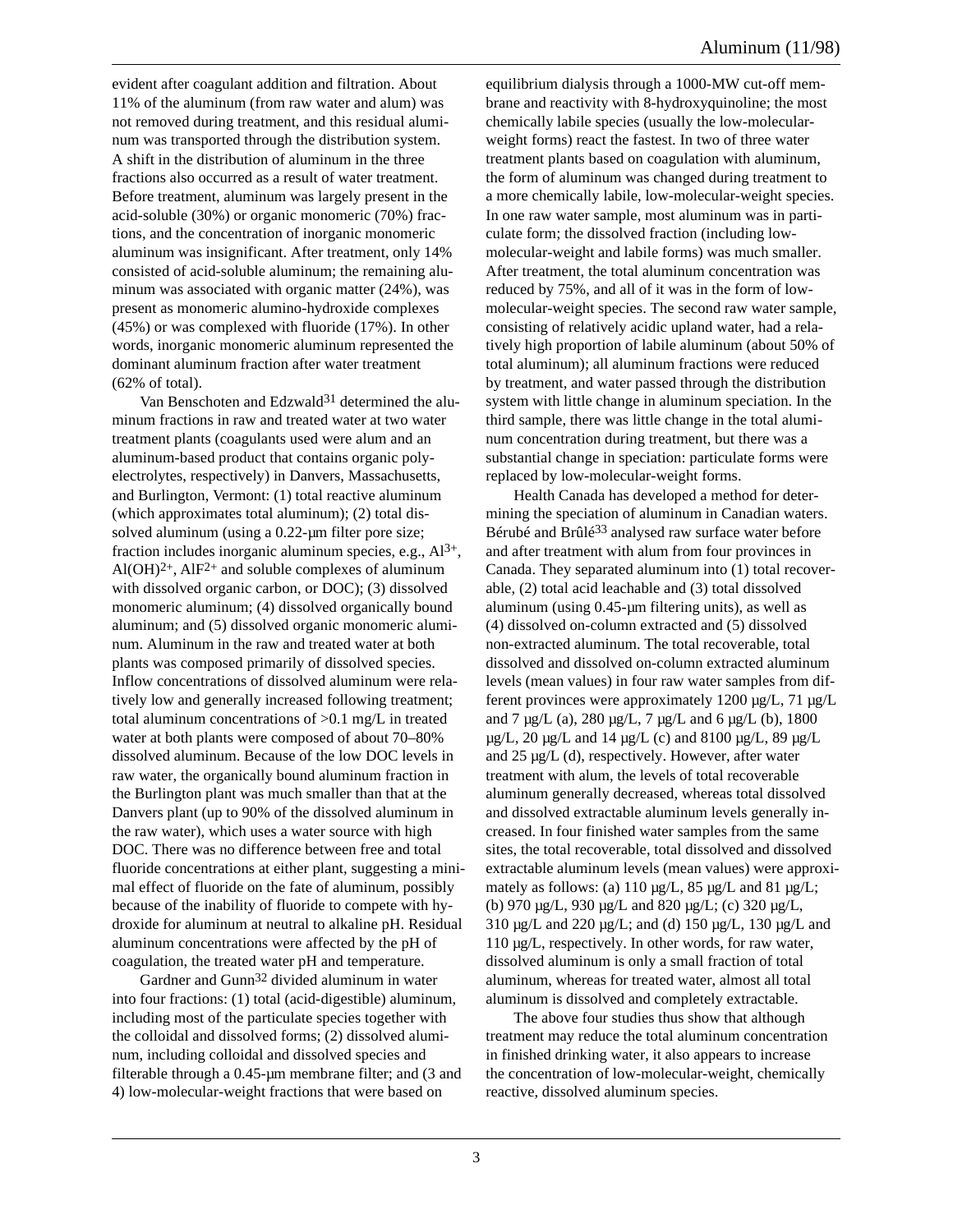# **Analytical Methods**

Common methods for determining aluminum in water are described in *Standard Methods for the Examination of Water and Wastewater*. 34 The graphite furnace atomic absorption spectrometric method (detection limit 0.003 mg/L) and inductively coupled plasma atomic emission spectrometric method (detection limit 0.04 mg/L) are free from common interferences and are preferred. The more expensive inductively coupled plasma mass spectrometric method (detection limit 0.1 µg/L) can also be used. Other methods using ultraviolet-visible spectrometry after automated derivatization methods with, for example, Eriochrome cyanine R or pyrocatechol violet are also used for aluminum determination.

A method for determining aluminum species in water has been developed by researchers at the Environmental Health Directorate of Health Canada. This method, which involves on-site speciation followed by measurement in a remote laboratory, has been used for raw and treated surface water<sup>33</sup> and for shallow groundwaters,<sup>8</sup> as well as for treatment/distribution networks.<sup>35</sup> The method is used to measure total recoverable, total acid leachable and total dissolved aluminum, as well as dissolved on-column extracted and non-extracted aluminum.

It should be noted that most aluminum in finished water is in the form of dissolved aluminum species. *Standard Methods for the Examination of Water and Wastewater*34 defines dissolved aluminum as aluminum that passes through a 0.45-um filter. However, as only the use of a 0.22-µm filter guarantees that none of the smallest particles remains in solution, it is recommended that dissolved aluminum be defined as aluminum that passes through a 0.22-µm filter.

# **Treatment Technology**

During water purification or treatment processes, aluminum salts (most commonly alum or aluminum sulphate) are frequently used as coagulants to remove colour and turbidity. This results in the reduction of both pathogenic micro-organisms and the particles that protect pathogens from chemical disinfection. Removal of humic substances and other naturally occurring organic matter also reduces the formation of disinfection by-products, including carcinogenic chlorine compounds. The removal of organics that impart colour to water improves the appearance of the water. This is a significant benefit, as appearance is an important factor in maintaining public confidence in the water supply. In addition, removal of colour will promote more efficient chlorination and longer-lasting chlorine residuals.

The most common treatment train using alum is conventional surface water treatment, which involves chemical addition, flocculation, coagulation,

sedimentation and filtration. This treatment train and its efficiency in removing contaminants and attaining low levels of residual aluminum are discussed in detail below. There are, however, other processes used in Canada — for example, chemical mixing, coagulation, flocculation and filtration (direct filtration); and chemical mixing, coagulation and filtration (in-line filtration) that also employ alum as the principal coagulant. The design and operation of each of these processes influence the aluminum concentration in the finished drinking water, which may vary significantly from about 30 µg/L to 200 µg/L or higher. Additional treatment processes, such as lime softening, also influence aluminum levels in finished drinking water.

As a consequence of alum treatment, levels of aluminum in treated water are often higher than those in raw water.3,30 However, with proper treatment practices in a conventional plant, aluminum levels can be reduced in finished water.28,32,36 Most of the alum used as a coagulant is changed to insoluble aluminum hydroxide, which either settles out or is removed by filtration. Residual aluminum concentrations in finished waters are a function of the aluminum levels in the source water, the dosing of aluminum-based coagulant, the pH of the water, temperature, DOC levels and the efficiency of filtration.28,37,38 Gardner and Gunn32 reported that under optimal conditions, the conventional treatment train is capable of achieving a minimum aluminum concentration in the treated water of around 0.03 mg/L. Higher concentrations may occur in drinking water if the raw water is particularly dirty or if there is inadequate control over pH during treatment<sup>32</sup>; high particulate aluminum residuals may also occur if an insufficient alum dosage has been used.39 Levels of aluminum in the finished water above 0.3 mg/L usually reflect a lack of optimization in the coagulation, sedimentation or filtration stages of conventional treatment.40 High residual concentrations of aluminum (above  $0.4 \text{ mg/L}^{41}$ ) in some water may result in the deposition of gelatinous aluminum-containing substances in the distribution system, which in turn may result in reductions in flow rate through the system and deterioration of water quality.38,42,43 High residual aluminum levels in the distribution system may also interfere with the disinfection process, by enmeshing and protecting microorganisms.44

Very high concentrations of residual aluminum can be minimized by effective removal of particulate matter, particularly when raw water contains high concentrations of total aluminum.10,28 The best way to control aluminum is optimization of the coagulation and filtration processes. To achieve optimal coagulation, one should control the coagulant dosage and coagulation pH. Optimizing coagulant dosage may entail increasing or decreasing the amount of alum added, depending on the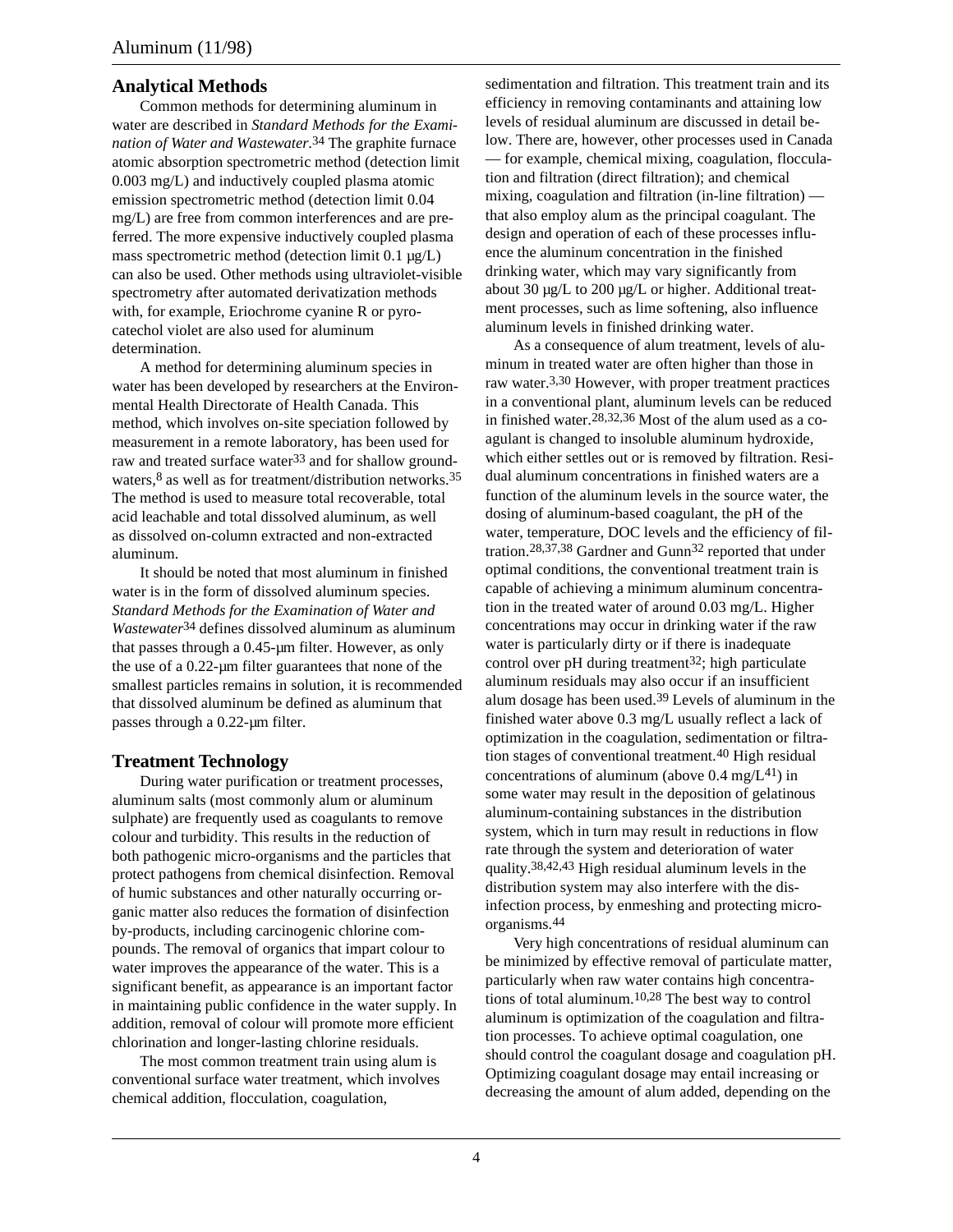Aluminum (11/98)

specific conditions of the water treatment process. Adjustment of the coagulation pH to 6.0–7.0 provides the best results, as this is the range of minimum solubility of aluminum hydroxide.10 However, high-alkalinity waters with pH  $>8$  can require significant chemical dosages to reach the optimum pH. Temperature also influences the outcome, because the pH of minimum solubility increases at lower temperatures. Alum coagulation at lower temperatures has been observed to result in slightly higher residual turbidities and may therefore result in higher residual aluminum.<sup>37</sup> Several investigators have found that low turbidity in filtered water  $(<0.1–$  $0.15$  NTU) results in a very low aluminum residual,  $10,45$ but one should note that this applies only if the pH is in the correct zone. Optimization of coagulation should be accompanied by good mixing, good clarification and good filtration of the treated water.42,46 A shortfall in any of these can result in increased aluminum residuals as well as other harmful effects.

Practicable, large-scale water treatment technology is not available at every water system for reducing aluminum levels in finished water. Alternative coagulants, such as iron chloride,<sup>47</sup> polyaluminum chloride and polyaluminum sulphate,48 may be useful as replacements for aluminum sulphate and will result in lower aluminum residuals. Alternative coagulants should be used only following a thorough on-site evaluation of their performance.43

# **Health Considerations**

#### **Absorption and Bioavailability**

Quantitative data on the pharmacokinetics of aluminum are not reliable owing to the lack of a suitable radioactive isotope and difficulties in controlling contamination during chemical analysis. As well, collection and analysis of faecal samples do not provide data sensitive enough to monitor aluminum absorption when absorption is less than 1%.49 In most studies, aluminum absorption is measured by changes in urinary and plasma levels. Ganrot<sup>50</sup> suggested that urinary aluminum excretion could be assumed to represent the minimal amount of aluminum absorption.

Greger and Powers<sup>51</sup> estimated that weanling Sprague-Dawley rats fed aluminum (as aluminum hydroxide) at a concentration of 1–3 g/kg diet absorbed 0.011–0.036% of the aluminum, based on tissue accumulation of aluminum in relation to dose. Absorption decreased with higher aluminum doses. Estimates of absorption based on urinary excretion of aluminum in the same rats were slightly lower, ranging from 0.006% to 0.013%. Moreover, rats excreted a higher percentage of aluminum with increased dose.

In general, the proportion of aluminum absorbed by humans following oral intake is small, with most

estimates ranging between 0.2% and 1.5%. The percentage absorbed appears to depend on the size of the dose. The percentage of aluminum absorbed in humans was 10- to 100-fold greater with small aluminum doses (5 mg/d) than with pharmaceutical doses (i.e.,  $1-3$  g/d).<sup>21</sup> Weberg and Berstad<sup>52</sup> also found that the fractional absorption of aluminum decreases with increasing dose in healthy human subjects.

#### *Factors Affecting Absorption*

The degree of aluminum absorption in animals depends on a number of parameters, including pH, aluminum speciation and dietary factors.38,53–56 More aluminum is absorbed at low pH than at neutral or high pH.57 Aluminum absorption does not appear to occur in the stomach,58 where most aluminum is converted to soluble monomolecular species at low pH. However, in the intestine, at near-neutral pH, most of the aluminum changes into insoluble form and is not available for uptake. The small portion that remains available for transport is the fraction that has been complexed with organic molecules in the stomach, allowing it to remain soluble at the higher pH of the small intestine.<sup>59</sup>

The solubility and speciation of the aluminum compounds administered are also important factors affecting absorption. Kaehny *et al.*60 found that subjects had a greater increase in serum and urine aluminum when they were given aluminum as aluminum hydroxide, aluminum carbonate or dihydroxy aluminum aminoacetate rather than as aluminum phosphate. Yokel and McNamara<sup>61</sup> reported that the increases in serum aluminum concentrations in rabbits fed similar doses of aluminum as borate, hydroxide, chloride, glycinate or acetate were significantly smaller than those observed after doses of aluminum citrate or nitrate.

Although aluminum concentrations in brewed tea are  $10-100$  times those in drinking water,  $62$  aluminum in tea is present almost exclusively (91–100%) in the form of high-molecular-weight organic complexes, which are not readily absorbed.32,63 Koch *et al.*12 and Gardner and Gunn32 reported increased levels of aluminum in urine after tea drinking; however, Gardner and Gunn32 noted that the increase was small with respect to the quantity of aluminum ingested, suggesting relatively low bioavailability from this source. Other investigators have confirmed the low bioavailability of aluminum in tea.62,64,65 Although drinking tea with milk or lemon juice over a short period does not contribute significantly to the total aluminum burden,66–68 absorption of aluminum in heavy tea drinkers, particularly those with enhanced absorption, may not be insignificant because of the relatively high aluminum content of tea.17

The composition of the food eaten in conjunction with drinking water that contains aluminum has a strong effect on the absorption of aluminum. In rats given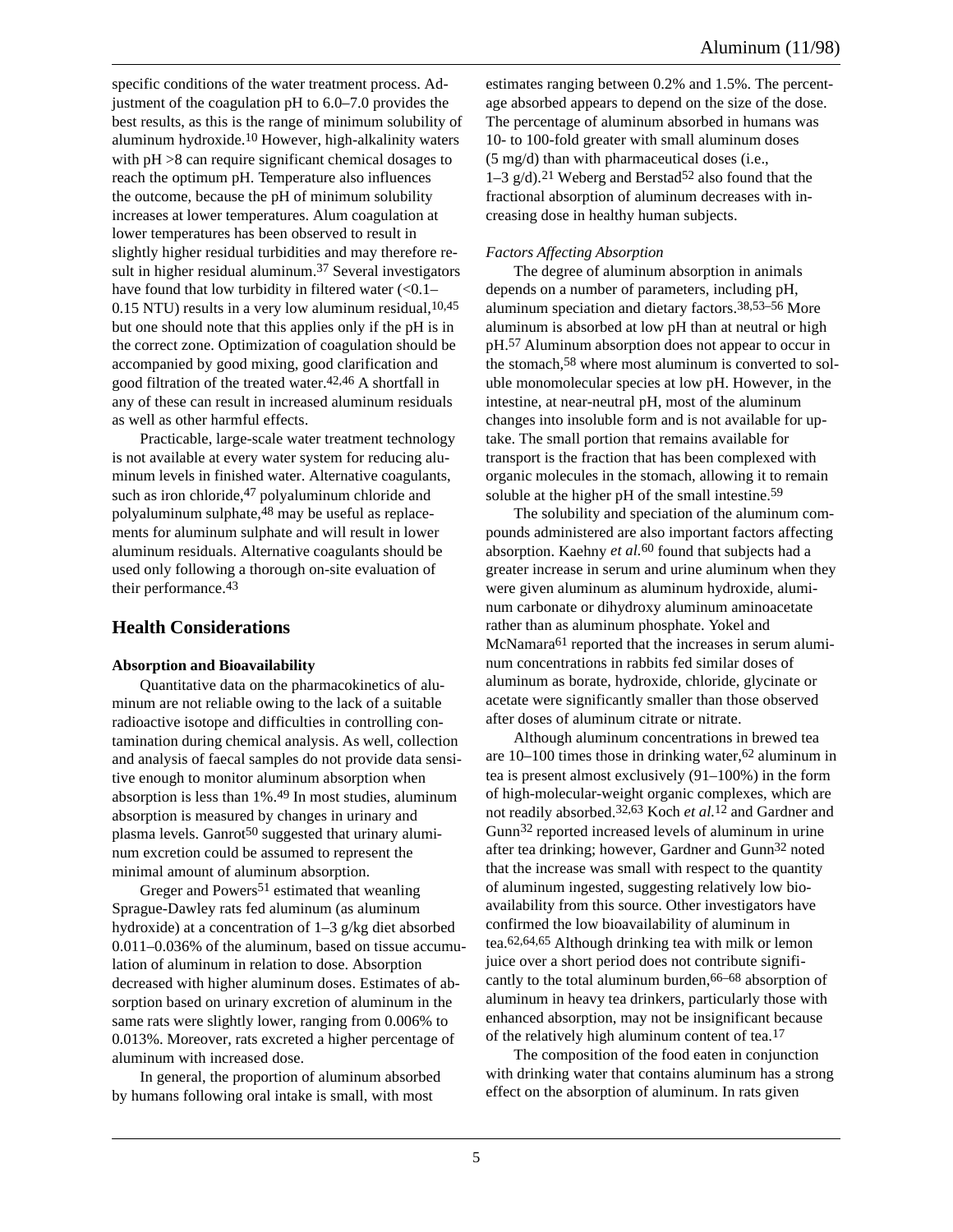aluminum in water in combination with lemon juice, orange juice, coffee or wine, aluminum absorption increased by 1800%, 1700%, 250% and 188%, respectively.56,69 In the case of the lemon and orange juices, this increase was probably due to the formation of nonionized aluminum citrate, which is expected to readily cross the gastrointestinal barrier.70 In fact, in the human diet, citric acid may be the most important factor determining the absorption of aluminum. Several studies have found that the presence of citrate in food or beverages significantly increases the absorption of aluminum from dietary sources,51,71–73 although Gardner and Gunn32 did not observe a significant increase in aluminum excretion in human volunteers who had ingested aluminum-spiked orange juice compared with spiked water, and Jouhanneau *et al.*74 reported no change in the intestinal absorption of aluminum from a normal diet in rats in the presence of citrate.

Studies in rabbits suggest that maltol also enhances the gastrointestinal absorption of aluminum.75 Ascorbic and lactic acids have been shown to promote aluminum uptake in mice76 and rats.77 Partridge *et al*. 53 suggested that several compounds in the diet, including ascorbic acid, citric acid, lactic acid and malic acid, may increase aluminum absorption in the intestine by elevating the pH of aluminum hydroxide precipitation. Although absorption has been reported to be elevated in patients with low ferritin levels78,79 and divalent iron has been reported to decrease aluminum absorption in an *in situ* perfusion system of rat small intestine,80 the actual role that iron plays in aluminum uptake, if any, is uncertain.17

Phosphate is also an important dietary factor, forming complexes even at low  $pH<sup>81</sup>$  and making aluminum less available for absorption. It has been suggested that the presence of phosphates in the diet is probably the chief "natural" mechanism whereby aluminum is prevented from entering the circulation.82 Wicklund Glynn *et al.*83 hypothesized that the intake of acidic, aluminumrich drinking water with meals containing phosphorusrich compounds (e.g., phytate and casein) may result in a low absorption of aluminum.

Silica may act like phosphate, as studies with human volunteers suggest that dissolved silica suppresses gastrointestinal aluminum uptake, possibly by promoting the formation of insoluble aluminosilicate species in the gastrointestinal tract.84 As aluminum has been found to reduce the absorption of fluoride,<sup>85</sup> the reverse may also be true,86 although it has not been specifically examined.

A critical review of the scientific literature suggests that certain diseases enhance the gastrointestinal absorption of aluminum. For example, there is some evidence that patients suffering from chronic renal insufficiency or uraemia absorb aluminum more readily than normal individuals.79,87–90 Aluminum absorption may also be

increased through alterations in the permeability of the intestinal wall, affecting those with more permeable guts,91 infants92 and those with enteropathy.93

Age may also be an important factor in determining aluminum absorption. The concurrent oral administration of aluminum hydroxide and citric acid quickly enhanced aluminum absorption in 10 healthy individuals 77–88 years of age compared with 10 younger volunteers (69–76 years). There was a significant correlation between age and blood aluminum in these two control groups. In a group of 10 patients with Alzheimer's disease (AD) (65–76 years), aluminum absorption was significantly raised compared with 10 age-matched controls. Although the increase in aluminum absorption in older (79–89 years) AD patients was substantial, it was not significant when compared with age-matched controls.72 Bjertness *et al.*, 94 on the other hand, found no difference in the concentration of aluminum in the liver and head of femur between AD and control groups, suggesting that a significant increase in absorption under normal conditions is unlikely.

Individual variability in aluminum absorption has been found in human subjects.<sup>56,72</sup> Nieboer<sup>95</sup> assessed the increase in serum aluminum levels after oral administration of aluminum hydroxide and citrate in diluted lemonade in 20 healthy volunteers (age 15–59), 10 probable AD patients (age 64–84) and seven healthy agematched controls. About 20% of all subjects (including one of the probable AD patients) were high absorbers (serum aluminum increased from 1–6 µg/L to  $>150 \mu$ g/L), and this was independent of age. Intraspecies genetic differences in aluminum absorption are also reported in animals, although the mechanisms responsible have not been determined. In a study in which five inbred strains of mice were exposed to aluminum in the diet for 28 days, strains DBA/2 and C3H/2 demonstrated elevated aluminum concentrations in the brains, whereas A/J, BALB/c and C57BL/6 strains demonstrated no difference from control mice in brain aluminum concentrations.96 These findings suggest that there are genetic differences in the permeability of the blood–brain barrier.

#### *Relative Bioavailability Studies*

Because aluminum in drinking water constitutes only a small fraction (about 3%) of the total oral intake of aluminum, it is important to determine the relative bioavailability of aluminum from drinking water and food. Some research has been conducted in this area, but much more needs to be done before definitive conclusions can be drawn with respect to the bioavailability of aluminum from both sources.

Wicklund Glynn *et al.*83 tested their hypothesis that labile aluminum in drinking water is more available for absorption in the gastrointestinal tract than aluminum complexed in rat feed by exposing rats for 10 weeks to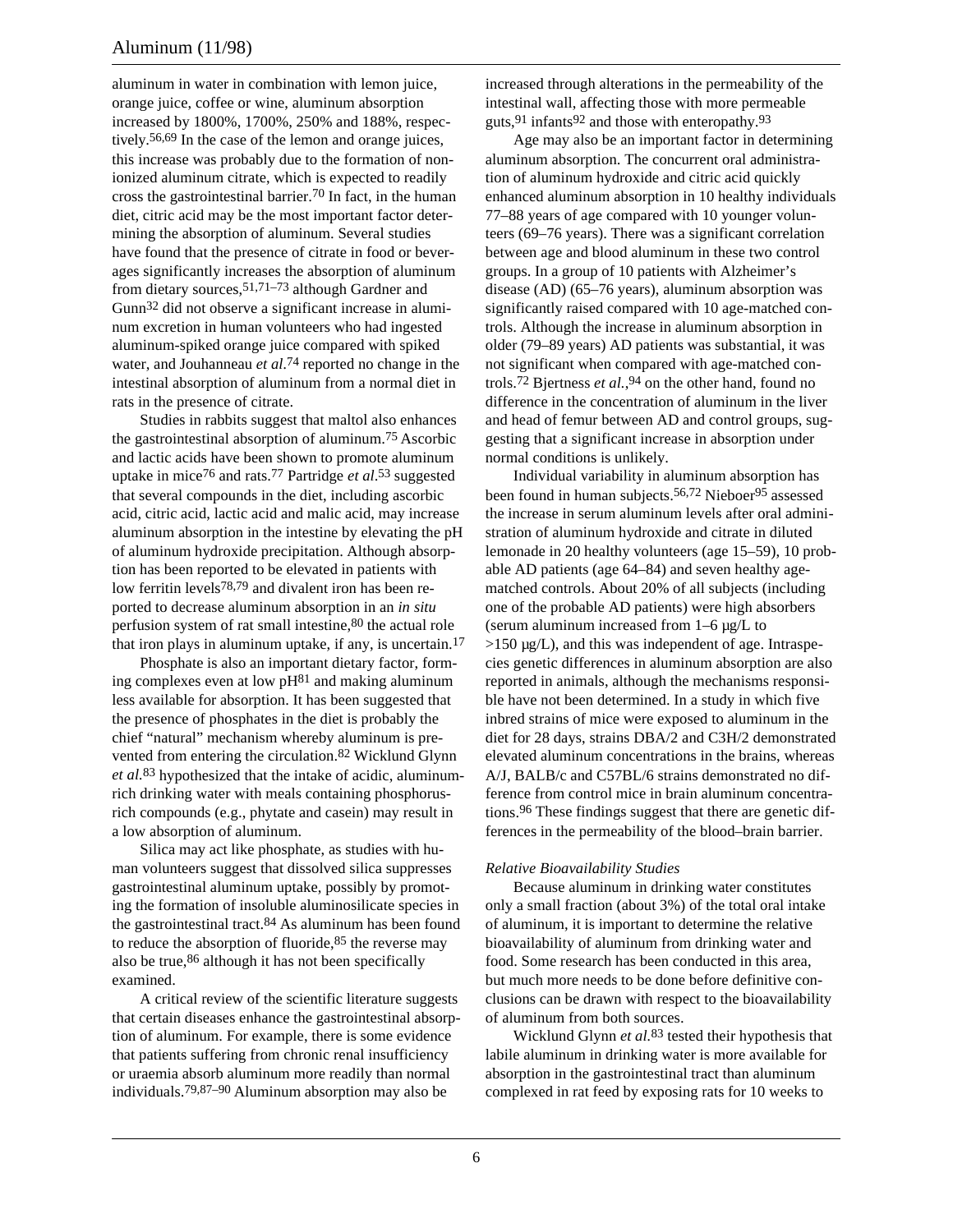aluminum at a concentration of 4 mg/L (controls exposed to 0.5 mg/L; concentration in feed 4–5 mg/kg) in acidic drinking water; almost all of the aluminum in the drinking water was present as labile aluminum. Rats exposed to labile aluminum in acidic drinking water did not show a greater retention of aluminum in bone, liver or brain compared with the control animals exposed to aluminum through food. However, urinary excretion was not measured, so it is possible that excess aluminum absorbed from the water was excreted by the kidney. The authors suggested that labile aluminum forms complexes with ligands in the stomach, thus lowering its bioavailability to the same level as that of aluminum in the feed.83 It has also been suggested that the highly acid conditions of the stomach convert a large fraction of aluminum, regardless of how it is ingested, to the same chemical form. As the stomach contents pass into the intestines, the acid content is immediately neutralized, which causes most of the aluminum to precipitate and become unavailable for absorption.97

To test their hypothesis that low-molecular-weight, chemically labile forms of aluminum might be absorbed more readily by the body than higher-molecular-weight aluminum complexes, Gardner and Gunn32 measured urinary aluminum concentrations in human volunteers following consumption of aluminum-spiked mineral water and tea. The slight increase in urinary aluminum concentrations that was observed after consumption of both beverages suggested to the authors that the bioavailability of aluminum from both sources is relatively low. However, it should be noted that the mineral water used had a relatively high silicate concentration, which may have reduced the aluminum bioavailability.

#### **Distribution and Accumulation**

Once absorbed into the bloodstream, aluminum binds to certain plasma proteins, in particular albumin and transferrin.98,99 In the tissues, aluminum is nearly always found in association with iron. Approximately 60% binds to transferrin, 34% to albumin and the remainder to citrate in normal human blood serum.99 Transferrin may be a means of transporting aluminum to different organs, as the regional distribution of gallium-67, a marker for aluminum, in the brain is very similar to that of transferrin receptors.100

The highest levels of aluminum in mammalian tissues are found in the skeleton, lungs, kidneys, spleen, thyroid and parathyroid glands. Experience with dialysis patients has shown that aluminum has the potential to accumulate in the skeleton and brain.101,102 The normal blood aluminum levels in humans are reported to be between about 1 and 16  $\mu$ g/L.<sup>52,103</sup> Following the administration of aluminum hydroxide in drinking water to male mice for 105 days, aluminum concentrations increased by 30% in the kidney  $(18.13 \pm 4.75 \text{ vs.})$ 

 $14.28 \pm 5.41$  µmol/g), by 60% in the liver (28.63  $\pm$  6.37 vs.  $17.69 \pm 4.51 \text{ \mu}$  mol/g) and by 340% in the brain  $(1.41 \pm 0.40 \text{ vs. } 0.32 \pm 0.16 \text{ \mu} \text{mol/g}).^{104}$ 

Aluminum accumulation in the tissues varies with the aluminum salt administered, the species studied and the route of administration,  $61$  as well as with age, kidney function, disease status and dietary factors.21 In the brain, aluminum levels increase with age, and the highest levels of aluminum are found in the grey matter. Even in persons with normal renal function, the ingestion of aluminum-containing antacids can cause an elevation of the brain aluminum levels from  $0.6 \mu g/g$ wet weight to 1.1  $\mu$ g/g wet weight.<sup>102</sup> Dollinger and colleagues<sup>105</sup> found high levels of aluminum in the brains (1.05  $\mu$ g/g wet weight or 5.25  $\mu$ g/g dry weight) of 10 patients who were given 70 mL of a high-aluminumcontent antacid per day (dose not reported) for 10 days, compared with 10 patients (aluminum in brain  $0.412 \mu$ g/g wet weight or 2.60  $\mu$ g/g dry weight) who were given an equal amount of low-aluminum-content antacid for 10 days. The mean aluminum level in brain tissue from 20 controls was 0.583 µg/g wet weight.

Even moderate reductions in kidney function in rats have been correlated with increased aluminum accumulation in bone.21 Suboptimal dietary zinc increases aluminum accumulation in the brain.106

#### **Excretion**

In humans, absorbed aluminum is excreted from the body via the kidneys.107 Renal excretion is inefficient owing to the significant reabsorption of aluminum in the proximal tubules. In individuals with healthy kidneys, any aluminum absorbed is eliminated from the body before deleterious effects can occur. In patients with kidney dysfunction or in normal persons under high aluminum load, the buildup of aluminum can lead to toxic effects.108

The bulk of ingested aluminum from all sources is unabsorbed and excreted primarily in the faeces. A population fed a diet high in aluminum for an extended period excreted approximately 99.9% of the intake in the faeces; the rest was accounted for in the urine.109 Although intravenous injection with the radioisotope tracer 26Al in a human volunteer showed that only a small percentage of the aluminum was excreted in the faeces,  $110$ rats excreted 60% of an intravenous dose of aluminum in urine and  $40\%$  in faeces<sup>111</sup>; this suggests that the route of excretion varies with the route of administration of aluminum in humans and that there may be a difference in the route of excretion in humans and other species.

Gardner and Gunn32 found inter-individual differences in excretion rates of aluminum in a study in which four subjects drank various beverages spiked with aluminum. The excretion rates for one subject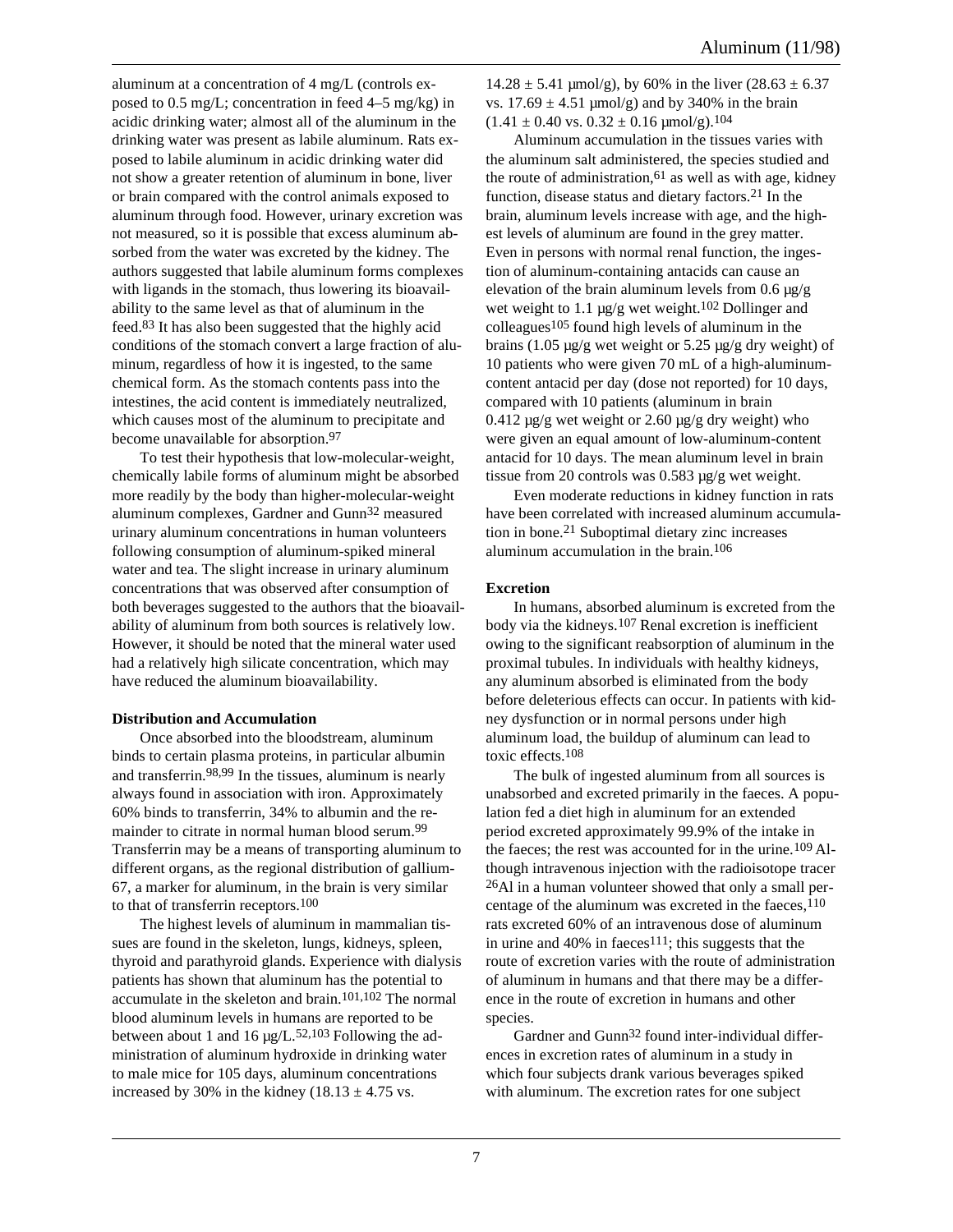were consistently higher than for the other three subjects. Inter-subject variability in the metabolism of aluminum following intravenous injection of 26Al as citrate in six healthy male volunteers has also been reported.112

#### **Toxicity in Humans**

On acute exposure, aluminum is of low toxicity. In humans, oral doses up to 7200 mg/d (100 mg/kg bw per day) are routinely tolerated without any signs of harmful short-term effects. However, two healthy individuals who drank water accidentally contaminated with an aluminum sulphate solution (aluminum concentrations ranged from 30 to 620 mg/ $L^{113}$ ) experienced ulceration of the lips and mouth.114

Intake of large amounts of aluminum can lead to a wide range of toxic effects, including microcytic anaemia,115,116 osteomalacia,117,118 glucose intolerance of uraemia119 and cardiac arrest.118 Elderly persons with elevated serum aluminum levels exhibit impaired complex visual-motor co-ordination and poor long-term memory.120 In addition, aluminum has been shown to inhibit a number of enzyme activities, including those of key enzymes involved in catecholamine synthesis, such as dihydropteridine reductase.103

#### *Dialysis Encephalopathy*

There is extensive literature on the impairment of various aspects of central nervous system function in humans following inadvertent parenteral exposure to aluminum. The most studied aluminum-related syndrome is dialysis encephalopathy, chronic symptoms of which include speech disorders, neuropsychiatric abnormalities and multifocal myoclonus.121 More subtle symptoms of the condition include disturbances to tetrahydrobiopterin metabolism and abnormalities in a number of psycho-motor functions (e.g., visual spatial recognition memory), all occurring at mildly elevated serum aluminum levels  $(59 \mu g/L)$  and in the absence of chronic dementia.122 Patients with dialysis dementia were shown to have markedly elevated serum aluminum levels with increased concentrations in many tissues, including the cerebral cortex.117,123 Investigators reported a correlation between the aluminum concentration in water used to prepare the dialysate fluid and the incidence of dialysis dementia.124 The mechanism of neurotoxicity in dialysis dementia has not been established. However, mild cases have been reported to respond to chelation therapy with desferrioxamine to lower serum aluminum.125

#### *Amyotrophic Lateral Sclerosis (ALS) and Parkinson's Dementia (PD)*

It has been postulated that aluminum plays a role in the aetiology of two severe neurodegenerative diseases,

amyotrophic lateral sclerosis (ALS) and Parkinson's dementia (PD). ALS and PD, which are observed at very high incidence among the Chamorro people on Guam, are both characterized by the loss of motor neuron function and the presence of neurofibrillary tangles in the brain.126 A high incidence of ALS is also found in two other areas, western New Guinea and the Kii Peninsula of Japan. The soils and drinking water of Guam and the two other affected areas are very low in calcium and magnesium but very high in aluminum, iron and silicon.127 Intraneuronal deposition of calcium and aluminum in post-mortem brains of patients with ALS has been reported.<sup>128</sup> Garruto and Yase<sup>129</sup> suggested that chronic nutritional deficiencies of calcium and magnesium may lead to increased absorption of aluminum (and other metals), resulting in the deposition of aluminum in neurons. These deposits could interfere with the structure of neurons and eventually result in neurofibrillary tangles.130 The dramatic decrease in the incidence of ALS and PD on Guam with a change in dietary habits and local water supplies has given support to this theory.126 However, as the diet of the Guam population is known to include the seeds of the false sago palm, $50,131$ which contain the toxic amino acid beta-*n*-methylamino-L-alanine — an amino acid that caused a degenerative disease with similarities to ALS when given repeatedly by mouth to two cynomolgus monkeys — the contribution of these seeds to Guam's high incidence of neurological disorders should be examined more closely.<sup>131</sup> As well, non-native persons who had lived for long periods on Guam did not exhibit an increased incidence of dementia, which suggests the dementia may have a genetic rather than an environmental cause.132

#### *Alzheimer's Disease (AD)*

Aluminum has also been suggested as having a causal role in the onset of AD. Memory lapses, disorientation, confusion and frequent depression are the first recognizable symptoms that mark the beginning of progressive mental deterioration in patients with AD. Numerous other causes have been suggested for AD, including genetic and environmental factors, but none of them has been proven.

Crapper McLachlan and Farnell<sup>133</sup> found that the average aluminum content of control human brains  $(1.9 \pm 0.7 \text{ mg/kg} \text{ dry weight})$  was less than that of ADaffected brains (3.8 mg/kg dry weight), and Xu *et al.*134 reported small but significant increases of aluminum in brain tissues of AD patients compared with age-matched controls. However, Bjertness *et al*. 94 found no increase in the bulk content of aluminum in the two brain regions most severely affected by neuropathological changes in AD (i.e., frontal and temporal cortex). The presence of neurofibrillary tangles and senile plaques in the brain and amyloid deposits around cerebral blood vessels are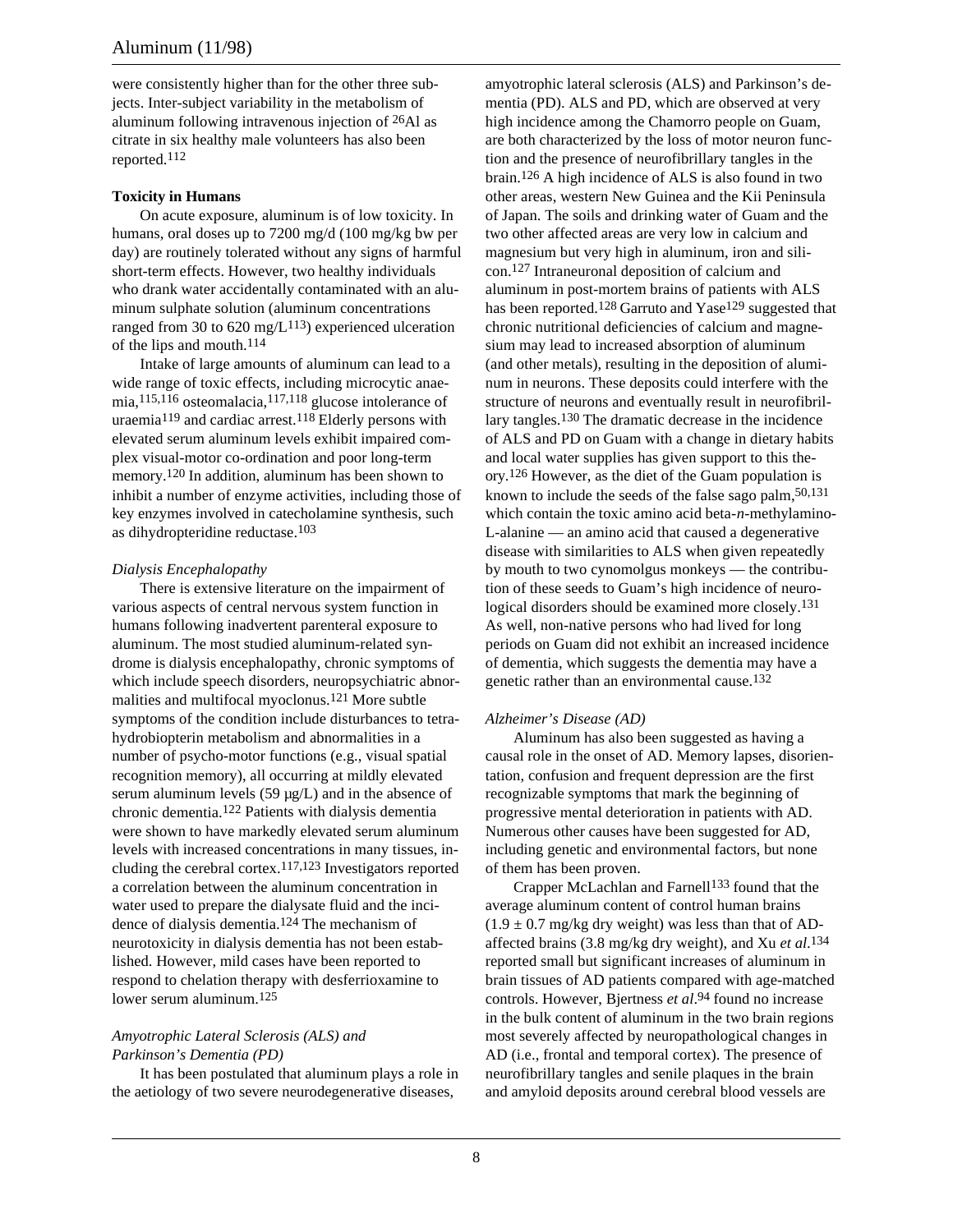characteristics of Alzheimer's patients.135 Large numbers of neurofibrillary tangles are reported in the regions of brain showing elevated aluminum levels.136 The presence of neurofibrillary tangles is a common feature of AD, ALS and PD. Aluminum has been shown to coexist with silicon in an aluminosilicate form in the amyloid core of senile plaques and neurofibrillary tangles of AD brains.135 The presence of aluminum at the plaque cores has led to the theory that it might be involved in initiating events leading to plaque formation and that the aluminosilicate complex provides a backbone for the protein precipitation seen in plaques.137 Calciummediated cell death and neurofibrillary tangles are thought to accelerate AD progression. Another hypothesis that has been advanced is that mutations in the ß-amyloid precursor protein gene itself may be responsible for the abnormal cleavage of the protein, resulting in AD.138,139

There have been many attempts to study the relationship between AD and exposure to aluminum from an epidemiological point of view. Most of the published epidemiological studies (nearly 20) have been ecological in nature and have examined whether there was any link between exposure to aluminum in drinking water and the incidence of AD. However, none of these studies has produced convincing evidence for a role for aluminum in the aetiology of the disease.

An ecological study in Newfoundland found an excess of dementia mortality (diagnosis of dementia of unknown form and severity obtained from death certificates, which may not be entirely reliable with regard to diagnosis) from the north shore of Bonavista Bay in 1985 and 1986 that could not be explained by differences in sex, age or other parameters. The area on the northern tip of the bay was reported to have a high aluminum concentration in the drinking water  $(165 \mu g/L)$ and low pH  $(5.2)$ .<sup>140</sup> Two other areas on the southern part of the bay with high aluminum levels in drinking water (125 and 128 µg/L) and higher pH (5.9) had lower rates of dementia mortality. No adjustments were made for confounding factors. Frecker<sup>141</sup> has pointed out that the first area had a low silica concentration (0.8 mg/L) and might have more bioavailable aluminum, whereas the two areas with few dementia deaths and high aluminum concentrations had high silica concentrations (1.7 and 2.2 mg/L) and potentially less bioavailable aluminum.

In a Canadian case–control study, Neri and Hewitt142 and Neri *et al.*143 reported a dose–response relationship between the aluminum content of finished drinking water and risk of AD, as estimated by hospital discharges with a diagnosis of dementia or presenile dementia in Ontario in 1986–1987. The relative risks associated with the consumption of drinking water containing aluminum concentrations of <0.01, 0.01–0.1, 0.1–0.199 and  $\geq$  0.200 mg/L were estimated to be 1.00, 1.13, 1.26 and 1.46, respectively.<sup>142</sup> In a subsequent re-analysis, the dose–response relationship held more strongly for those over 75 years of age, and the results thus suggest that there may be a stronger influence of aluminum in water (in the 10 years before diagnosis) in the older age group.144 The aluminum concentration in water was taken as the average for a 12-month period, as provided by the Ontario Ministry of the Environment. It appears that no adjustment for confounding factors other than age and sex was made.

A longitudinal study of aging correlated exposure to high and low levels of aluminum and fluoride in the water supply in Ontario with the absence of any mental impairment.145,146 Using data provided by the Ontario Ministry of the Environment, the investigators estimated exposure to aluminum and fluoride for 485 76-year-old men, 280 of whom showed no signs of cognitive impairment (cases). Although men living in areas where the aluminum concentration in water was low (i.e., below 85 µg/L, the 50th percentile) showed no signs of mental impairment slightly more often, the difference was not significant (odds ratios of 1.00 and 0.93, respectively). However, the data also showed that men living in areas where aluminum concentrations in drinking water were high and fluoride concentrations were low were about three times more likely to have some form of mental impairment than those living in areas where aluminum concentrations were low and fluoride concentrations were high (odds ratios of 1.00 and 0.37, respectively). In a further analysis, Forbes *et al.*147 published preliminary results suggesting that neutral pH, relatively low aluminum concentrations and relatively high fluoride concentrations in drinking water decrease the odds of showing indications of cognitive impairment by a factor of about five. In a case–control study performed in South Carolina, Still and Kelley148 showed that the annual incidence of primary degenerative dementia was significantly lower (3.6/100 000) in a region where the water fluoride level was high (4.18 mg/L) than in another district where it was low (0.49 mg/L) (incidence 20.8/100 000); the authors suggested that high fluoride levels may protect against the development of AD by attenuating the neurotoxicity of aluminum.

In a recent autopsy-verified case–control study in which the case–control odds ratio was used as an estimate of relative risk and the aluminum concentration in the public drinking water at the last residence before death (annual 12-month average from 1981 to 1989) was used as the measure of exposure, the estimated relative risk associated with aluminum levels above 100 µg/L was 1.7 (95% confidence interval  $\text{[CI]} = 1.2{\text -}2.5$ ) when all AD cases were compared with all non-AD controls. Based on weighted 10-year residential histories, the odds ratio increased to  $2.5$  (95% CI = 1.2–5.3). Cases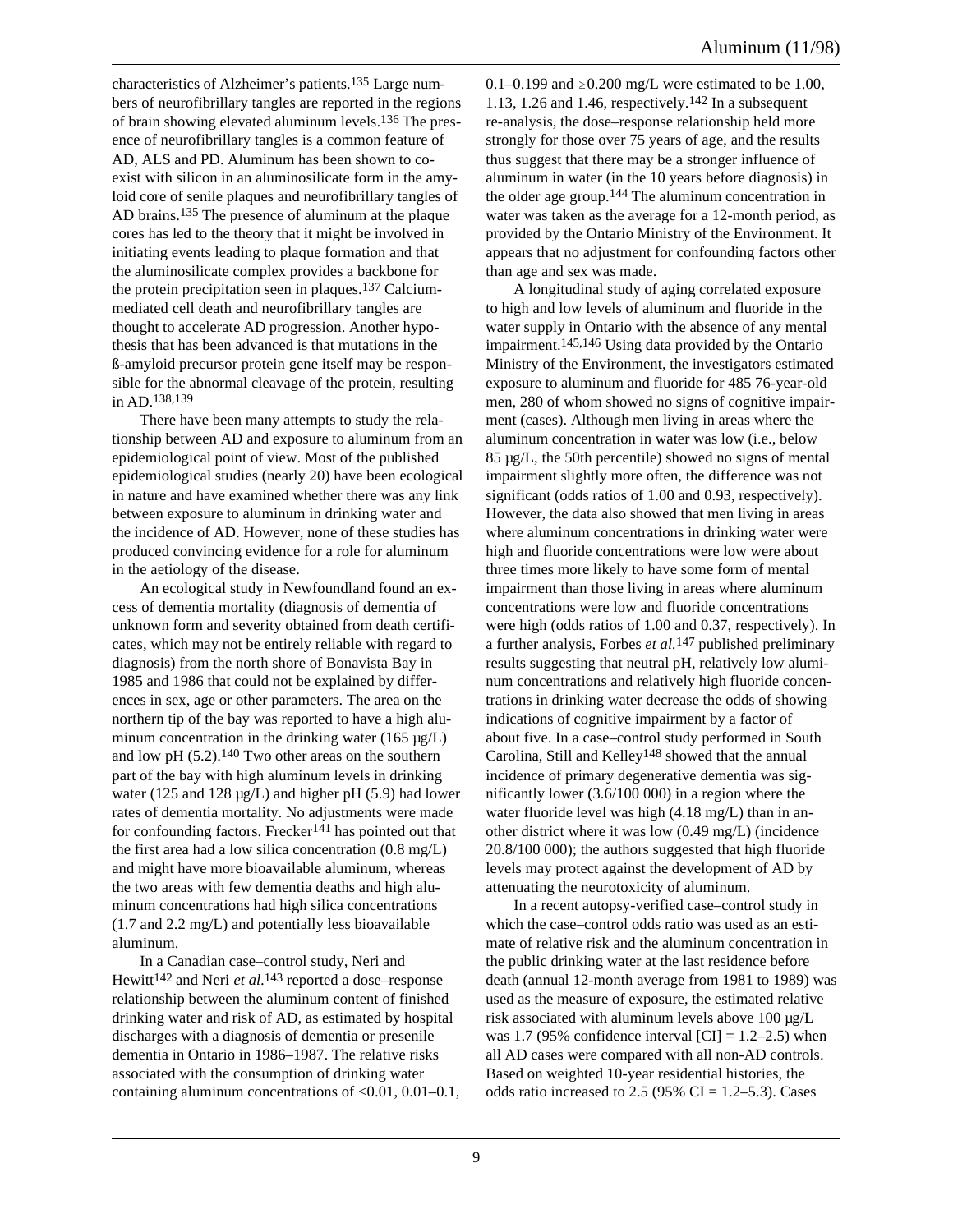(296) were based on the presence of clinical history of dementia and strict neuropathological criteria (presence of both neuritic plaques and neurofibrillary tangles in middle temporal cortex and inferior parietal lobule in brains of cases, in the absence of any other degenerative process).149 However, as the authors point out, the potential contributions of confounding and mitigating factors were not examined in this study; for example, confounding factors such as fluoride, silica and pH were not taken into consideration, and the ages of the cases and controls were not reported.

Wood *et al.*150 examined the relationship between aluminum in drinking water in 386 hip fracture patients over 55 years of age in England and dementia. No relationship was found between mental score, bone density or aluminum in their drinking water.

In a controversial cross-sectional epidemiological study purporting to demonstrate an increased incidence of AD in areas of England and Wales where the aluminum levels in drinking water were high,151 mean aluminum levels in water over the previous 10 years were obtained from waterworks agencies and were stratified in five groups by concentration, from 0.01 to 0.2 mg/L. Rates of AD were estimated from records of computerized tomographic scanning units. Four hundred and forty-five patients were classified as having probable AD. Districts in which aluminum concentrations in drinking water exceeded 110 µg/L were found to have a 50% increased risk of AD compared with districts that had aluminum concentrations below 10 µg/L. This study can be criticized on a number of points, including (1) lack of knowledge of actual exposure, (2) the lack of control of important potential confounding variables, (3) uncertainties in the diagnosis of AD and (4) the lack of a clear dose–response effect. It has also been pointed out by the authors that it is difficult to reconcile such a large effect when the contribution made by drinking water to the total daily intake of aluminum is so small. In order to explain this discrepancy, it becomes necessary to assume that aluminum in drinking water is more readily taken up than that from food.151 In a further case–control study to investigate the relationship between aluminum and silicon in drinking water and the risk of AD, Martyn *et al.*152 found no evidence that risk of AD is increased by aluminum in drinking water at average concentrations up to about 0.2 mg/L or that concentrations of silicon in drinking water above 6 mg molybdate-reactive silica/L exert a protective effect.

Vogt153 investigated the relationship between aluminum levels in water and the frequency of Alzheimer's and Alzheimer-like diseases in southern Norway, where surface waters provide drinking water for 85% of the population and aluminum is added in only 4% of the waterworks. Rates of mortality associated with agerelated dementia (from death certificates) were found

to correlate positively with concentrations of aluminum in water. The risk of death from dementia was 1.48 times higher in the zone with the highest concentration of aluminum in water  $(>0.2 \text{ mg/L})$  than in the zone with the lowest aluminum level  $\langle 0.02 \text{ mg/L} \rangle$ . However, this study has a number of weaknesses: the use of water data for aluminum concentrations is based on raw water rather than on distributed supplies, and there is some uncertainty over the link between the true prevalence of AD and clinical reporting of dementia as a cause of death. Flaten<sup>154</sup> also reported a highly significant correlation between aluminum in processed drinking water and mortality from dementia between 1974 and 1983 in Norway. The cause of death was found from registered death certificates. Age-adjusted death rates per 100 000 population grouped by aluminum concentrations in water (< $0.05 \text{ mg/L}$ ; 0.05–0.2 mg/L; >0.2 mg/L) showed relative risks for dementia in males of 1.0, 1.15 and 1.32, respectively; for females, the corresponding values were  $1.0$ ,  $1.19$  and  $1.42$ . Flaten<sup>154</sup> cautioned that ecological studies like this are useful in the generation of hypotheses but not for inferring causality and that differences in the diagnosing and reporting of dementia may be responsible for the observed geographical association between aluminum and dementia.

Wettstein *et al.*155 evaluated the mnestic (subtest of the Mini Mental Status Test) and naming skills of 800 residents aged 81–85 years and living for more than 15 years in districts of Zurich, Switzerland, with high (98  $\mu$ g/L) or low (4  $\mu$ g/L) aluminum concentrations in the drinking water. The mnestic and naming performance of the octogenarians did not differ between the high- and low-concentration areas, even though 73% of dementia cases are of the AD category or type in the area examined. Furthermore, no significant difference was found in the serum aluminum, urinary aluminum or urinary aluminum/creatinine ratio of clinically diagnosed AD patients and controls (10 per group) in both areas. According to the authors, it is highly probable that aluminum in drinking water is not an essential factor in the pathogenesis of senile dementia. However, McLachlan<sup>156</sup> points out that the higher risk associated with elevated aluminum concentrations may not be discerned at these relatively low aluminum concentrations and that failure to detect a relationship may represent geochemical differences in the drinking water supplies.

Michel *et al.*157 examined the cognitive function of 2792 elderly aged 65 years or more in a community in southwestern France and related this to the level of aluminum in the drinking water. The diagnosis of AD was based on psychologists' assessments and neurologists' criteria; 40 probable AD cases were identified. The concentrations of aluminum in drinking water were obtained from the water distribution companies. The investigators found a relationship between aluminum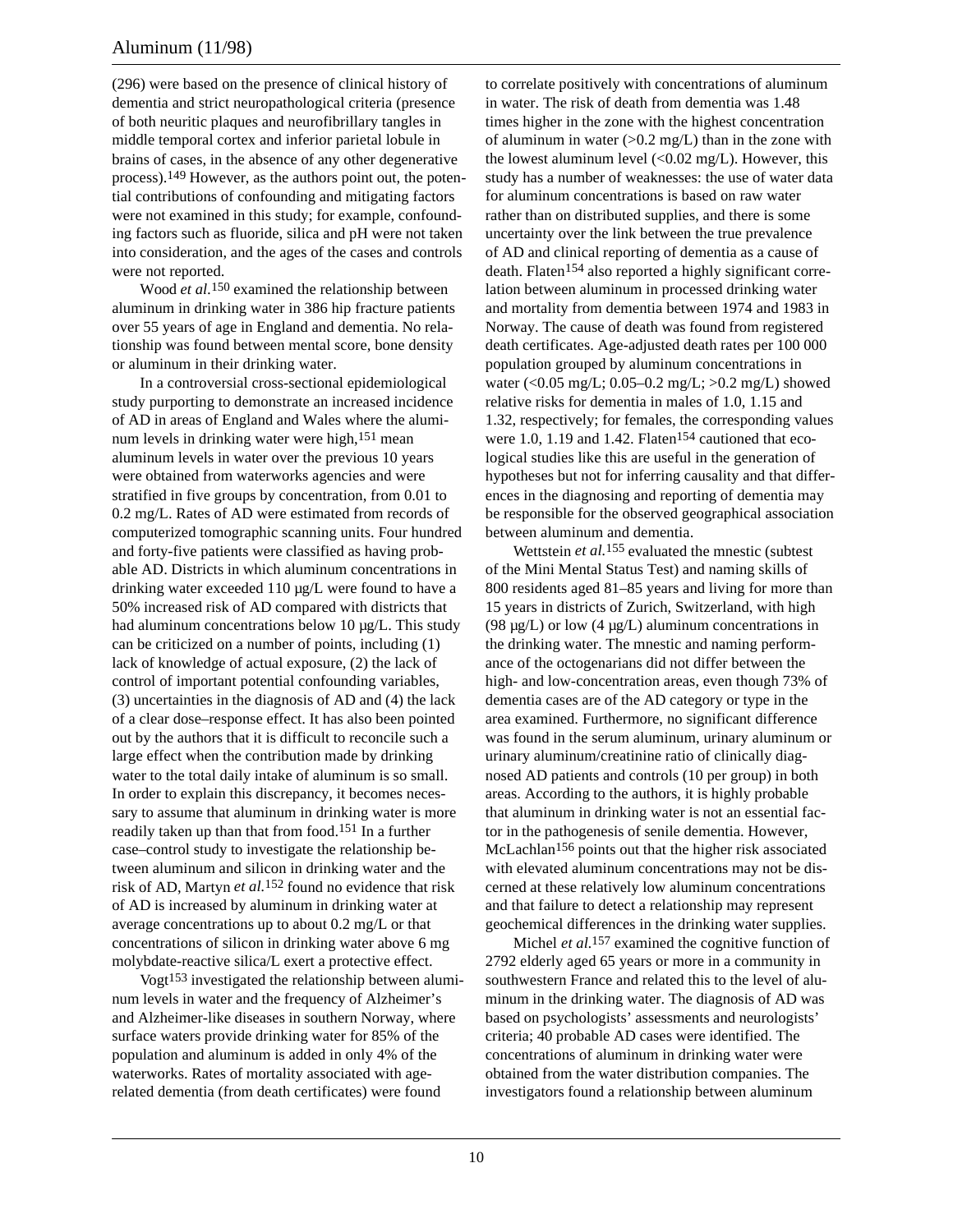in drinking water and AD after adjustment for urban or rural residence and education level. The relative risk was 1.16 for 0.01 mg/L and 4.53 for 0.1 mg/L. However, Smith144 states that the authors have since modified their conclusions, as the potential inaccuracy of the historical information on the chemical analysis of aluminum in drinking water considerably changes the exposure classification of the subjects and therefore the results. Jacqmin *et al.*, 158 using data collected in 1988– 1989, further studied the relationship between the risk of cognitive impairment (score lower than 24 on the Mini-Mental State Examination) in 3777 French elderly (65 and older) and levels of aluminum in drinking water. Adjustment for confounders such as age, sex, education and occupation of the participants was made. No significant effect of aluminum was found when pH was not included in the model, but there was a positive association between aluminum in drinking water and cognitive impairment at pH <7.3 and a negative association at pH >7.3. The authors also demonstrated an inverse relationship between cognitive impairment and calcium concentrations in drinking water. In a later study of the same population, Jacqmin-Gadda *et al.*159 determined that high concentrations of aluminum in drinking water appeared to have a deleterious effect on cognitive status when the silica concentration in the drinking water was low, possibly because of a change in the bioavailability of aluminum in the presence of silica; however, there was also a protective effect of aluminum when the pH and silica level were both high, a finding that the authors found difficult to explain.

In a case–control study in northern England, Forster *et al.*62 investigated the relationship between "presenile dementia of the Alzheimer type" (PDAT) in patients who had been clinically diagnosed as having dementia before the age of 65 years during the period 1981–1989 and exposure to aluminum in the diet (as well as family history, medical history and cigarette smoking). One hundred and nine cases of PDAT and 109 controls matched for age and sex were compared for exposure to the risk factors. No significant relationship (odds ratios) between exposure to aluminum (water supplies containing mean aluminum concentrations of  $\langle 50 \text{ µg/L}$ ,  $>50$  ug/L,  $>99$  ug/L or  $>149$  ug/L at the place of residence for at least 10 years before dementia onset, prolonged antacid use or high levels of tea drinking) and PDAT was observed. Limitations of the study included the inability to verify the consumption of aluminum-containing antacids and the need to use mean levels of aluminum in drinking water over a specific time period. In a follow-up study, Taylor *et al.*160 collected water samples and the places of residence for at least 10 years before dementia onset for these cases and controls and reported an inverse relationship between dissolved aluminum and dissolved silicon. As silicon

helps determine the bioavailability of aluminum, this suggests a possible preventive role of silicon in PDAT.

Graves *et al.*14 examined, in a case–control study of 130 matched pairs, the association between AD and lifelong exposure to aluminum in antiperspirants and antacids. A statistically significant dose–response relationship between AD and antacids was demonstrated, with a very strong increasing trend in risk observed with increasing number of years of using antacids of any type. There was not, however, a significant association between aluminum-containing antacids and AD, and there was only a weak association between aluminumcontaining antiperspirants and AD. Graves *et al.*14 concluded that the results for antacids did not support their aluminum hypothesis; however, they cautioned that their findings should be considered preliminary as a result of methodological limitations, including the use of surrogate respondents and the small sample numbers used in sub-analyses. In a Canadian population-based case–control study in which 258 cases clinically diagnosed with probable AD were matched with 535 controls, no association was found between the use of aluminum-containing antacids and AD. For antiperspirants containing aluminum, the OR was 1.33 (not significant); the OR for tea consumption at 1.40 was also not significantly elevated.161 Flaten *et al.*15 found no association between antacid use and mortality from AD including dementia among 4179 gastroduodenal ulcer patients in Norway. The investigators suggested that they may not have covered a long enough period after exposure. In a case–control study, Heyman *et al.*162 found no indication that the regular use of aluminumcontaining antacids for at least three months is more frequent in patients with AD than in unaffected individuals; in fact, such antacids had been taken for this period of time by a slightly higher proportion of controls than of patients.

#### *Occupational Exposure*

Rifat and co-workers163 examined the effect of prolonged exposure to respirable aluminum dust in miners in northern Ontario. The miners performed significantly more poorly on cognitive tests than an age-matched unexposed group of miners; these differences persisted with adjustment for factors that influenced the effect measure, such as years of underground mining, education and immigrant status. However, there were no significant differences between exposed and non-exposed miners in reported diagnoses of neurological disorder. The authors suggested that follow-up studies should be conducted to determine whether this was due to missed diagnoses, to the fact that Alzheimer-type dementia and other related conditions may be an extreme and atypical manifestation of aluminum intoxication or to some other factor.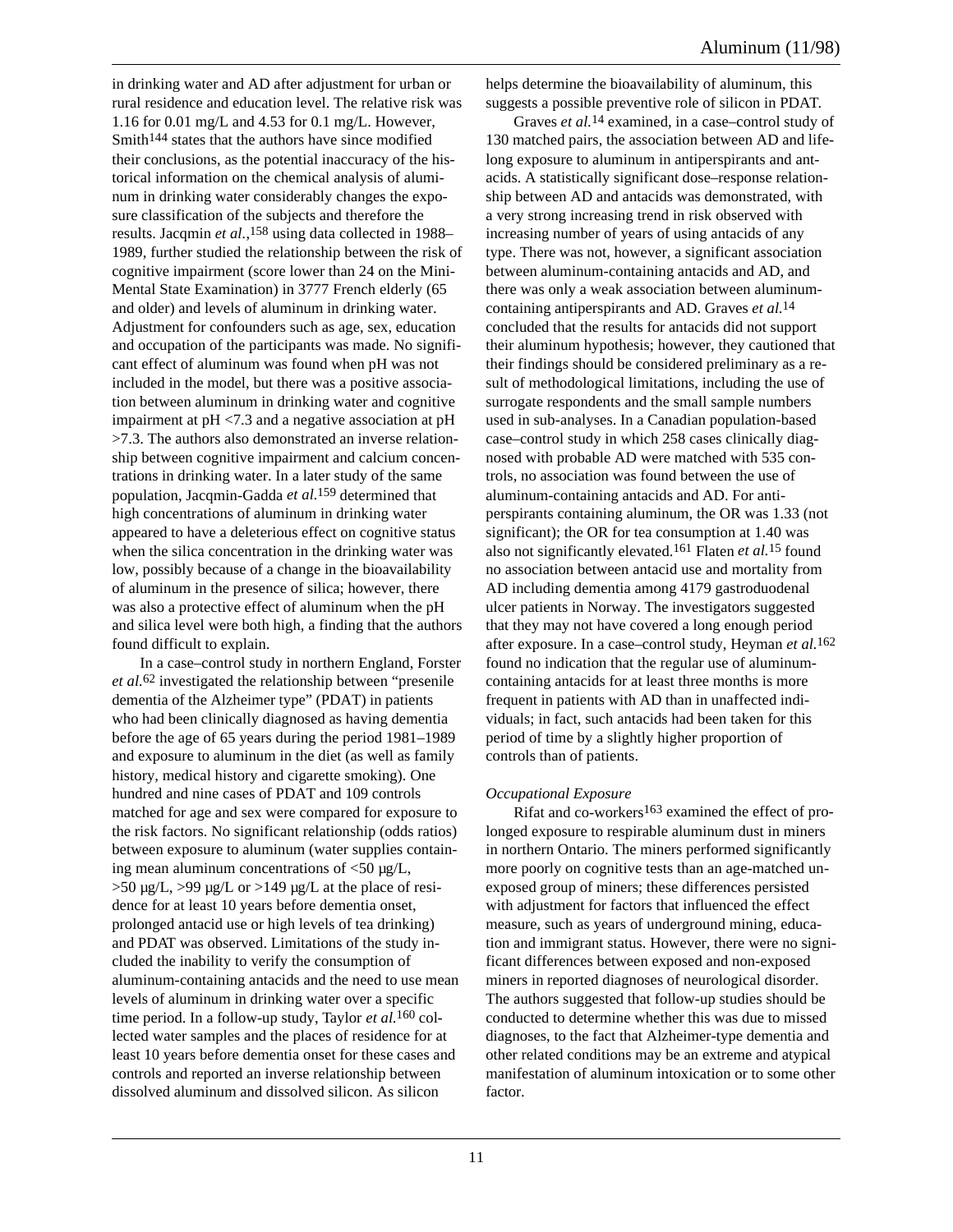In a cross-sectional study, Bast-Pettersen *et al.*164 reported signs of nervous system impairment (suggestion of an increased risk of impaired visual-spatial organization and a tendency to a decline in psychomotor tempo) in 14 Norwegian potroom workers following at least 10 years of occupational exposure to aluminum in a primary aluminum plant when compared with control group workers who were not exposed to aluminum. These symptoms were not observed in eight lessexposed foundry workers.

Two studies have examined the incidence of cancer in aluminum plant workers — one in an aluminum reduction plant in France165 and the other in an aluminum smelter in Quebec.<sup>166</sup> In the first study, there was not a statistically significant increase in cancer mortality compared with the French male population; however, the authors pointed out that the numbers of cancers of individual sites were not sufficiently numerous for thorough analysis, and they recommended that monitoring of the incidence of cancer among workers employed in the aluminum industry be continued. The Quebec study showed an increased incidence of bladder cancer in aluminum smelter workers, particularly workers in Soderberg potrooms; however, the authors concluded that the cancers were probably due to benzo(a)pyrene exposure and cigarette smoking and not to aluminum.

#### **Toxicity in Animals**

#### *Short-term Exposure*

Male Sprague-Dawley rats (25 per group) were fed for 28 days on a diet containing basic sodium aluminum phosphate or aluminum hydroxide or a control diet. Mean daily aluminum doses were calculated by the authors to be 5 mg/kg bw per day for the control animals and 67–302 mg/kg bw per day for the test animals. No aluminum-related effects were observed on body weight, organ weights, haematology, clinical chemistry or histopathology of tissues. There was no evidence for increased aluminum accumulation in bone. The no-observed-effect levels (NOELs) can be considered to be 288 and 302 mg Al/kg bw per day for sodium aluminum phosphate and aluminum hydroxide, respectively, the highest doses tested.<sup>167</sup>

Female Sprague-Dawley rats (10 per group) received drinking water containing aluminum nitrate at doses of 0, 375, 750 or 1500 mg/kg bw per day (equivalent to 0, 27, 54 and 108 mg Al/kg bw per day) for one month. No significant effects on appearance, behaviour, food and water consumption or growth of treated rats were observed during the study. Increased aluminum levels were reported in the heart (highest dose) and spleen (two highest doses), and mild histological changes (hyperaemia) were apparent in the

liver (highest dose) and spleen (two highest doses). No effects were reported at the lowest dose level of 27 mg Al/kg bw per day.168

Male Sprague-Dawley rats fed diets containing aluminum hydroxide at either 257 or 1075 mg Al/kg diet for 67 days (approximately 13 and 54 mg Al/kg bw per day) showed increased levels of aluminum in the tibias, liver and kidneys (levels were similar for both doses). No change in the breaking strength or elasticity of the bones was observed at the low dose level, but significantly reduced bone strength was noted at the high dose level.169 Oral administration of aluminum (as aluminum hydroxide) to rats at levels of 261 and 268 mg Al/kg diet for 18 days (controls given 5 mg/kg diet) resulted in a statistically significant increase in the levels of aluminum in the kidneys.170

Groups of female Sprague-Dawley rats (10 per group) received aluminum nitrate in their drinking water at doses of 0, 360, 720 or 3600 mg/kg bw per day (equivalent to 0, 26, 52 and 260 mg Al/kg bw per day) for 100 days. Body weight, organ weights (brain, heart, lungs, kidneys, liver, spleen), histopathology of heart, liver, spleen, brain and kidney, haematology and clinical chemistry parameters were examined. The treated animals drank significantly less water than the controls. Lower body weight gain associated with lower water and food intake was reported at the highest dose level. The other two groups did not show any significant difference in body weight. Although concentrations of aluminum were higher in tissues of exposed rats than in control animals, no significant relationship between dose and accumulation of aluminum could be observed. No histological changes were reported. According to the authors, the possibility of intoxication in humans from ingestion of aluminum would be very low.171

Pettersen *et al.*<sup>172</sup> fed dogs (four per sex per group) diets containing basic sodium aluminum phosphate at 0, 3000, 10 000 or 30 000 ppm for 26 weeks. The mean daily doses of aluminum were 4, 10, 27 and 75 mg/kg bw for males and 3, 10, 22 and 80 mg/kg bw for females. Mild histopathological changes were observed in the kidney, liver and testes of high-dose males; changes in the liver and testes were attributed to body weight reductions caused by reduced food intake, whereas changes in the kidney may have been secondary to the effect on body weight. No effects on body weight or food consumption were observed in females. Brain aluminum concentrations were slightly elevated in highdose females. No effects were observed at the lower dose levels. The no-observed-adverse-effect level (NOAEL) was 10 000 ppm, equivalent to 22 mg/kg bw per day in females and 27 mg/kg bw per day in males.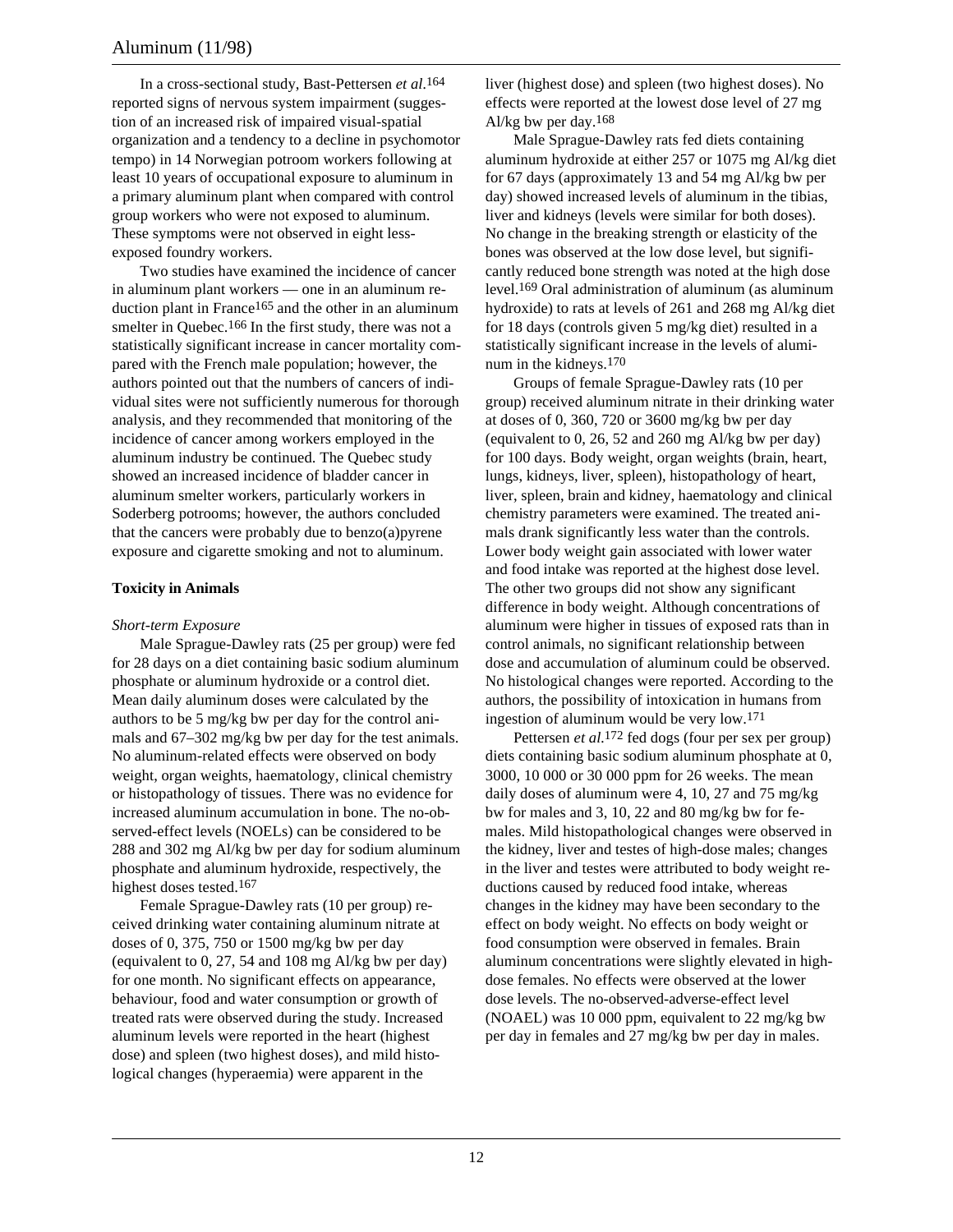## *Long-term Exposure*

No effects on life span, body weight, heart weight, serum glucose, cholesterol and uric acid, or urinary protein and glucose content were observed when two groups of Long-Evans rats (52 of each sex) were given aluminum (as potassium aluminum sulphate) in drinking water at a concentration of 0 or 5 mg/L over their lifetime.173 Similarly, no adverse effects on body weight or longevity were observed in Charles River mice (54 per sex per group) given 0 or 5 mg Al/kg of diet (as potassium aluminum sulphate) during their lifetime.<sup>174</sup>

## *Mutagenicity and Related End-points*

 The rec assay using *Bacillus subtilis* strains failed to show mutagenic activity for aluminum oxide, aluminum chloride and aluminum sulphate at concentrations ranging from  $0.001$  to  $10 M<sup>175,176</sup>$  No reverse mutations were observed in the Ames test using *Salmonella typhimurium* strain TA102 with aluminum chloride at concentrations ranging from 10 to 100 nM per plate.<sup>177</sup> Leonard and Leonard<sup>178</sup> reviewed the data on the mutagenicity of aluminum and found negative results in most short-term mutagenic assays. According to these authors, however, some aluminum compounds appear able to produce chromosomal anomalies in plant material, probably as a result of an interference with microtubule polymerisation.

Crapper McLachlan<sup>179</sup> summarized the genotoxic and subcellular effects of aluminum on DNA in neurons and other cells, including nuclear effects such as binding to DNA phosphate and bases, increased histone–DNA binding, altered sister chromatid exchange and a decrease in cell division. Chromosomal aberrations were induced in human leukocyte cultures by aluminum.180

## *Reproductive Toxicity, Embryotoxicity and Teratogenicity*

No evidence for impaired reproductive performance — pregnancy rate, implantation efficiency, incidence of live or dead implants — was observed for male Sprague-Dawley albino rats receiving drinking water containing up to 500 ppm aluminum as aluminum chloride (approximately 0.5, 5 and 50 mg Al/kg bw per day) for up to 90 days prior to breeding. The histopathology and plasma gonadotropin levels of exposed and control animals were also not significantly different.181

In a study in which pregnant Sprague-Dawley rats were fed aluminum chloride (500 or 1000 mg Al/kg diet) in their diet on days 6–18 of gestation, there were no effects on foetal resorption rate, litter size, foetal body weight or foetal crown-rump length.182

Groups of 10 pregnant Sprague-Dawley rats administered oral (by gavage) aluminum nitrate doses of 0, 180, 360 or 720 mg/kg bw per day (equivalent to 0, 13, 26 and 52 mg Al/kg bw per day) from day 14 of

gestation through to day 21 of lactation did not exhibit overt foetotoxic effects. However, offspring from treated dams (particularly at the higher doses) showed depressed body weight gain.183

No significant maternal or developmental toxicity was observed when aluminum hydroxide was given by gavage at dose levels of 192, 384 or 768 mg/kg bw per day to pregnant Wistar rats on days 6 through 15 of gestation.<sup>184</sup> When aluminum (133 mg/kg bw per day) as aluminum hydroxide, aluminum citrate or aluminum hydroxide concurrent with citric acid was administered by gavage to pregnant Sprague-Dawley rats on gestational days 6 through 15, the group treated with aluminum hydroxide and citric acid exhibited significantly reduced maternal body weight gain, a significant decrease in foetal body weight and a significantly increased incidence of skeletal variations. As aluminum was not detected in whole foetuses of treated groups, the authors recommended that further investigations evaluate the possible developmental toxicity of oral citric acid.185

Pregnant Swiss albino (CD-1) mice were given daily aluminum doses of 57.5 mg/kg bw per day by gavage, as aluminum hydroxide, aluminum lactate or aluminum hydroxide concurrent with lactic acid, on gestational days 6–15. Foetal body weight was significantly reduced in the aluminum lactate group, and foetal morphological changes, including cleft palate and skeletal variations, were observed. Maternal toxicity was also observed in this group and in the aluminum hydroxide/ lactic acid group.186 No signs of maternal or developmental toxicity were observed when pregnant Swiss mice were given by gavage daily doses of aluminum (104 mg/kg bw per day, as aluminum hydroxide) with or without ascorbic acid on gestational days  $6-15$ .<sup>187</sup> Domingo *et al.*188 found no evidence of maternal toxicity, embryo/foetal toxicity or teratogenicity when aluminum hydroxide was administered by gavage to pregnant Swiss mice at daily doses of 0, 66.5, 133 or 266 mg/kg bw on gestational days 6 through 15.

In a three-generation study, 10 mice received aluminum chloride in their drinking water at an average dose of 19.3 mg Al/kg bw per day for 180–390 days. Treated mice as well as 10 controls were fed a diet containing 170 ppm aluminum (approximately equivalent to the daily drinking water dose). The weanlings were treated like their parents from four weeks of age. There were no significant differences in the numbers of litters or offspring between the treated and control mice. A decrease in growth was observed in the second and third generations of mice. However, no significant differences in the erythrocyte counts and haemoglobin levels in the first and third generations and in the controls were reported, and no pathological changes could be found in the liver, spleen or kidney.189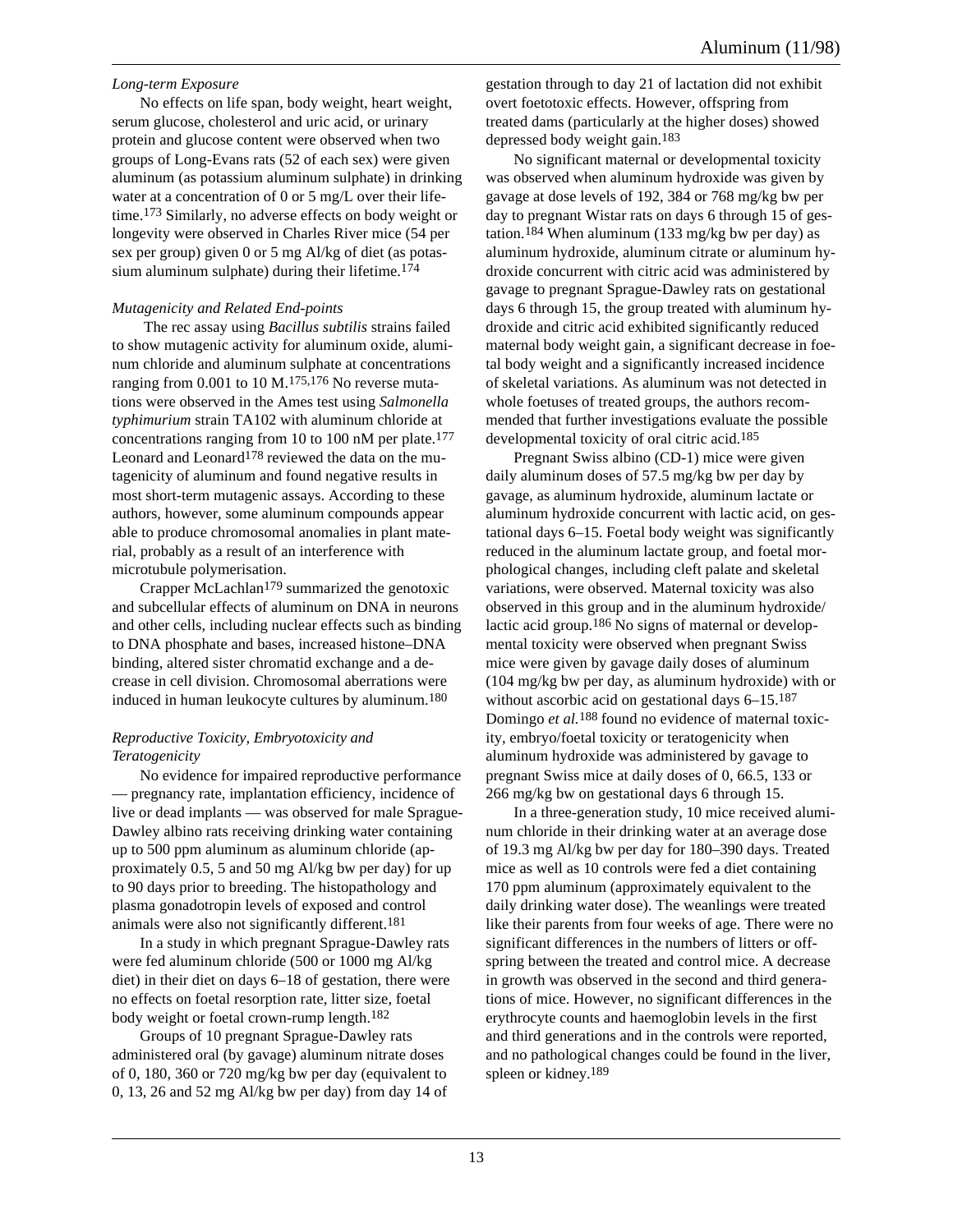A significant increase in aluminum concentration of the placenta and foetuses was reported when pregnant BALB/c mice were given oral (by gavage) aluminum chloride doses of 200 or 300 mg/kg bw (equivalent to 40 and 60 mg Al/kg bw) on days 7–16 of gestation.<sup>190</sup> Colomina *et al.*186 also noted a significantly elevated aluminum concentration in whole foetuses of mice given aluminum lactate (57.5 mg/kg bw per day by gavage) during organogenesis (gestational days 6–15). In contrast, most reproductive studies have shown that oral aluminum administration does not result in aluminum accumulation in foetuses or pups.182,184,191–194

Many reproductive studies have examined the effects of aluminum administration on neurobehavioural development. These studies are discussed in detail in the next section.

#### *Special Studies on Neurotoxicity and Neurobehavioural Development*

Several studies have examined the neurotoxicity of aluminum in animals. Following single oral doses of aluminum hydroxide (100 or 200 mg/kg) in fasted mice, transient dose-related electroencephalographic alterations in the 7.5–12 Hz frequency band were observed in mice; changes were seen as early as 45 minutes after dosing and were strongly correlated to brain aluminum levels.195

In another study, male Sprague-Dawley rats (11 per group) had access *ad libitum* to drinking water that had been supplemented with 0 or 100 µM aluminum chloride (three times the aluminum concentration found in commercial beverages) over a one-year period. At the end of this period, when the animals were tested in a Tmaze for learning and recall, treated animals showed a tendency to take more time to reach the food source and made more errors, but statistically there was only a marginally significant difference between exposed and control animals. There was no significant difference in brain weight between the two groups, but the brains of the experimental group contained more aluminum.196

In a different study, the diet of male Sprague-Dawley rats was supplemented with aluminum (0.1% as aluminum chloride) for an 11-month period, following which the locomotor response was decreased and the shuttle-box avoidance behaviour was adversely affected. There was no effect when 0.2% dietary aluminum chloride was administered to female Sprague-Dawley rats or to male Fischer rats for 12 weeks.197

Young Wistar rats were treated with aluminum lactate (0, 100 or 200 mg Al/kg bw per day) from postnatal day 5 to 14 by gastric intubation. At the high dose, cerebral aluminum concentrations increased and brain choline acetyltransferase activity was reduced. At 50 and 100 days of age, the treated rats did not differ in their

learning abilities in an avoidance test and a radial maze test, but a slight reduction in general activity was observed in high-dose rats.198

CD-1 mice were given 1.0% aluminum (as aluminum chlorhydrate) in their drinking water from day 1 to eight weeks of age, and another group was similarly treated from one to four months of age; controls received tap water. All mice were trained for conditioned avoidance response (CAR) at two months. The CAR of the first group of mice was 26% less than that of the control group, but CAR values of the second group of mice did not differ from those of its control. The authors concluded that oral ingestion of aluminum induced neurotoxicity in mice during the weaning period; tissue aluminum levels were not measured, so a relationship between CAR changes and aluminum content in the brain could not be determined.199

The effects of prolonged aluminum exposure on behaviour were assessed in young (21 days), adult (eight months) and old (16 months) male Sprague-Dawley rats given aluminum nitrate nonahydrate in drinking water at doses of 0, 50 or 100 mg Al/kg bw per day together with citric acid for 6.5 months. There were no effects of aluminum exposure on horizontal and vertical activity in an open field in any age group, and there were no significant differences among dose groups in passiveavoidance conditioning in the young rats; adult and old rats showed low passive-avoidance conditioning regardless of aluminum dose.200

Several reproductive studies have examined neurobehavioural changes in the offspring of dams exposed to aluminum in the diet. When Swiss-Webster mice were fed aluminum as aluminum lactate in a purified diet (25, 500 or 1000 µg Al/g diet; 5, 100 and 200 mg/kg bw per day at the beginning of pregnancy and 10.5, 210 and 420 mg/kg bw per day near the end of lactation) from conception to weaning, weanlings whose dams had been fed high-aluminum diets generally exhibited greater foot splay, decreased sensitivity to heat and greater forelimb and hindlimb grip strength.191

Swiss Webster mice were exposed to 7 (controls), 500 or 1000 µg Al/g diet as aluminum lactate (equivalent to an average adult mouse intake of 1.4, 100 and 200 mg Al/kg bw per day) from conception until weaning or from conception through adulthood. Enhanced cagemate aggression in offspring as adults was observed at 1000 µg Al/g diet, and both treatment diets led to faster attainment of criterion during the training phase of the operant studies and reduced grip strength; however, there was no effect on performance of cognitive tasks (delayed spatial alternation or discrimination reversal testing). The authors identified 500 µg Al/g diet, equivalent to about 100 mg Al/kg bw per day, as the lowestobserved-adverse-effect level (LOAEL). According to the authors, the similar behavioural effects in mice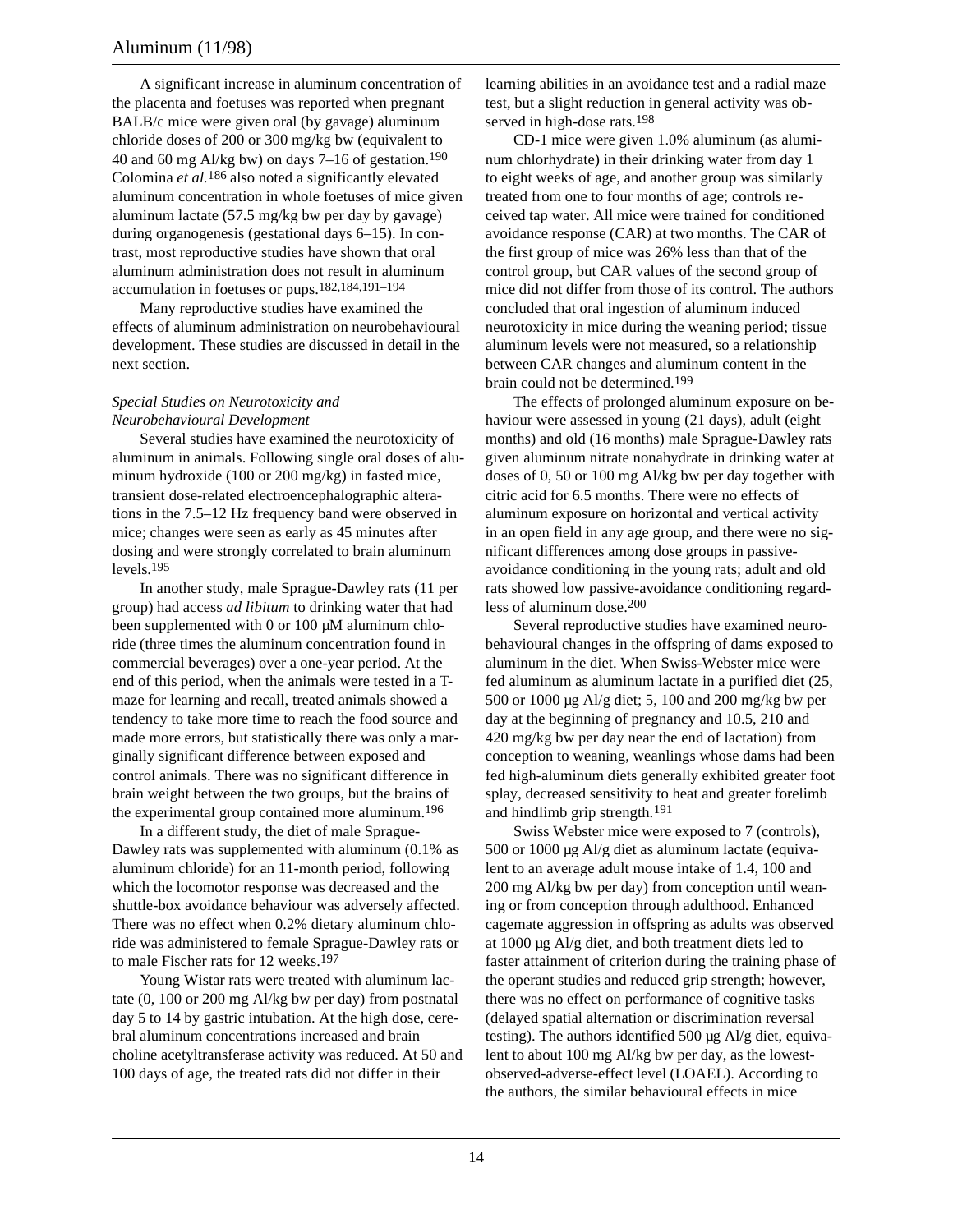exposed to both diets suggest that accumulated body burden rather than daily intake may be related to neurobehavioural effects.201

Golub *et al.*192 fed Swiss Webster mice either 25 (control) or  $1000$  (high Al)  $\mu$ g Al/g diet (as aluminum lactate) (about 5 and 250 mg/kg bw per day) from conception through lactation; litters were fostered either between or within groups. Neurobehavioural tests administered at weaning showed effects of high aluminum exposure during gestation and/or lactation on forelimb grasp strength, negative geotaxis, hindlimb grasp and temperature sensitivity.

When pregnant Wistar rats were treated orally with aluminum (400 mg Al/kg bw per day) as aluminum lactate during three periods of gestation (day 1 to day 7, day 1 to day 14, and day 1 to parturition), no effects on litter size, mortality rate or weight gain of pups were observed. However, significant effects in the negative geotaxis test (second and third gestational groups) and in the locomotor coordination and operant conditioning tests (all three treatment groups) were observed.202

An increase in pre-weaning mortality and a delay in weight gain and neuromotor development in surviving pups were reported in the offspring of albino Wistar rats given oral doses (in the diet) of aluminum chloride (equivalent to about 155 and 192 mg Al/kg bw per day) from day 8 of gestation through parturition.203 Neurotoxicity and weight loss were also reported in mouse dams fed a diet containing aluminum lactate at 500 or 1000 ppm from day 0 of gestation to day 21 postpartum. Offspring showed growth retardation and somewhat delayed neurobehavioural development, which was consistent with maternal toxicity.204 Donald *et al.*191 suggested that the effects observed in this experiment may have been attributable to the low trace metal content in the diet to which the aluminum was added.

In a study in which pregnant rats were exposed to a 20% solution of Maalox (a stomach antacid) in tap water (approximately 3.2 mg Al/mL) from the second day of gestation, Anderson *et al.*205 found that offspring of aluminum-exposed dams showed significantly more aggressive responses, although the time spent on each aggressive response was less than in controls. Furthermore, the offspring of aluminum-exposed mothers showed a significantly longer latency period in the escape-training phase following a three-day period of exposure to non-avoidable shocks.

# **Classification and Assessment**

Aluminum occurs naturally in water. During surface water treatment, alum (aluminum sulphate) is normally added as a coagulant to assist in the removal of turbidity, which results in the reduction of pathogenic microorganisms, such as viruses and *Giardia*; coagulation also reduces the formation of disinfection by-products

by removing organic material prior to disinfection. However, high residual aluminum levels in some waters can result in deposition of gelatinous aluminum-containing substances in the distribution system and subsequent flow rate reductions. $41,42$  High residual aluminum levels can also interfere with the disinfection process by enmeshing and protecting micro-organisms.44 Residual aluminum concentrations in finished waters are a function of a variety of factors, including the aluminum levels in the source water, the amount of alum used as coagulant, pH, temperature and the processes used to treat the surface water. Under optimal conditions, the conventional surface water treatment process can achieve a minimum aluminum concentration in the finished drinking water of around 30  $\mu$ g/L<sup>32</sup>; the concentration may be higher — up to 200  $\mu$ g/L or more with direct or in-line filtration.

Aluminum has no known beneficial effect in humans. There is evidence that aluminum is neurotoxic in animals at higher doses. High levels of aluminum in the blood and tissues of patients with chronic renal disease and undergoing dialysis caused acute dementia123 resulting from iatrogenic exposure to aluminum.<sup>117</sup> Aluminum may be a contributory factor in certain neurodegenerative diseases, such as AD, ALS and PD. Aluminum has been found in the neurofibrillary tangles in brains of AD patients examined post-mortem, but whether it is a cause or a result of the condition is unknown. The role of aluminum in ALS and PD is not clear either.

Several epidemiological studies have reported a small increased relative risk of AD associated with high aluminum concentrations in drinking water.140,142,145,151,154,157 All these studies have methodological weaknesses, but a true association between high aluminum concentrations in drinking water and dementia (including AD) cannot be ruled out, especially for the most elderly (e.g., over 75).17,144 According to a review by Doll,<sup>131</sup> the evidence from several epidemiological, clinical and experimental studies suggests that aluminum is neurotoxic in humans but does not suggest that it causes AD. However, Doll<sup>131</sup> stressed that the possibility that aluminum does cause AD must be kept open until the uncertainty about the neuropathological evidence is resolved.

Food is the main source of aluminum intake; drinking water contributes only about 3% of total daily intake. The relative bioavailability of aluminum from the two sources is not known. Experimental studies have shown that the actual amount of aluminum absorbed from water depends on a number of factors, including the presence of other dietary constituents in the gastrointestinal tract that can either enhance (e.g., citrate) or suppress (e.g., phosphate) its uptake. Aluminum in finished water is largely in the form of dissolved species,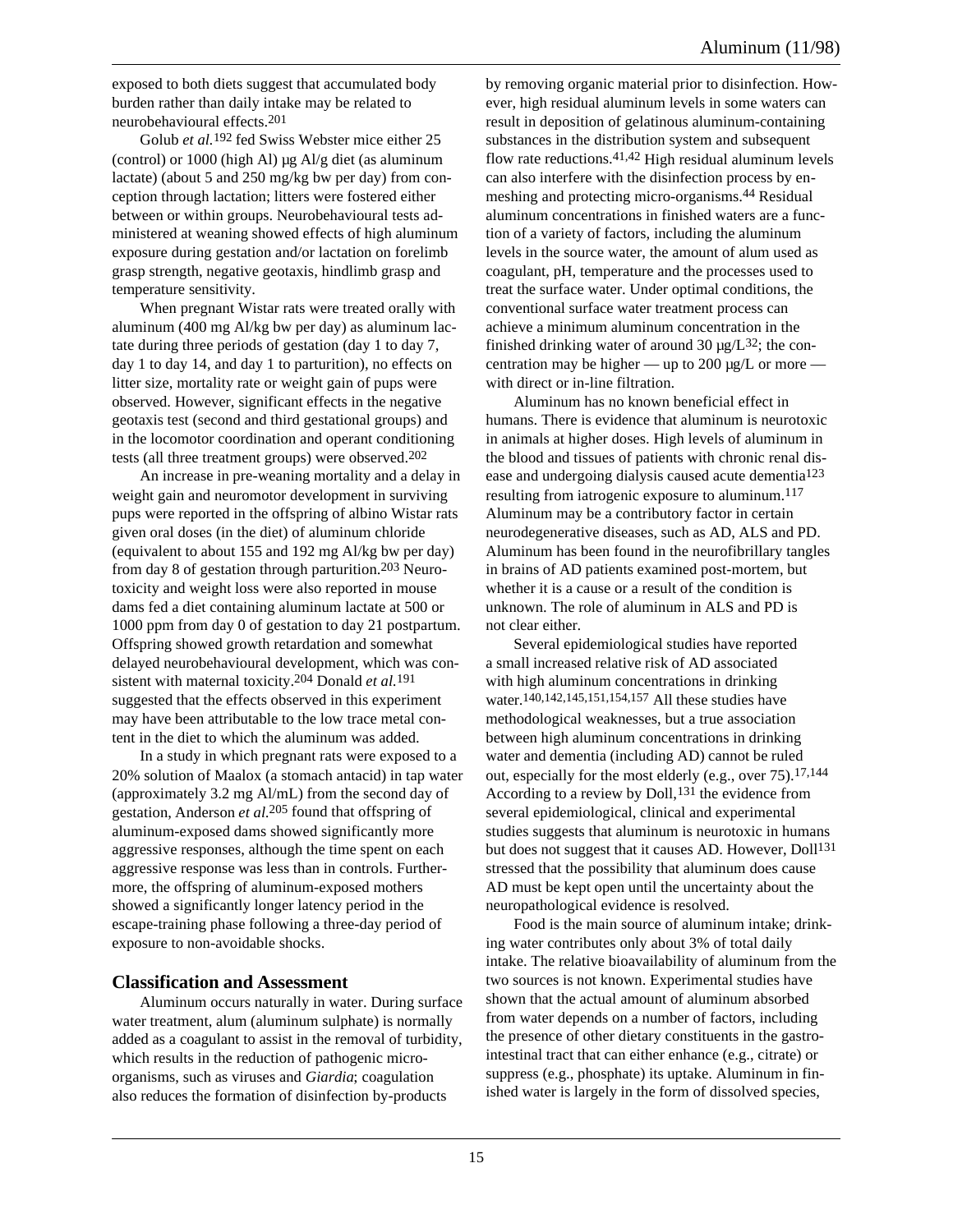including soluble organic species, which appear to be the most readily absorbed. Little is known about the bioavailability of aluminum in food, although it is known that aluminum in tea is highly complexed and thus insoluble. The possibility must be considered that the uptake of aluminum in drinking water is not insignificant,17,144 even though it is low. This is particularly true in the elderly, as absorption may be higher in that population traditionally considered at greatest risk for AD.72,156

# **Rationale**

To minimize any potential risk from residual aluminum in water treated with aluminum-based coagulants, water treatment processes should be optimized in order to reduce residual aluminum levels to the lowest extent possible. A specific operational guidance value will depend on water characteristics and the treatment process used. An operational guidance value of less than 100 µg/L total aluminum is recommended for conventional treatment plants using aluminum-based coagulants. For direct or in-line filtration plants or for plants with lime softening, an operational guidance value of less than 200 µg/L should be considered. These values are based on a 12-month running average of monthly samples. For certain water supplies and types of treatment systems, this value must be determined for individual plants by considering the ability of the plants' processes to reduce aluminum. It is recognized that the possible health effects are not well defined and that the contribution of drinking water to any health effect is unknown; thus, there are insufficient data at present to support setting a health-based guideline.

For conventional surface water treatment plants using aluminum-based coagulants, optimization of the clarification process (coagulant dose optimization, pH control and good mixing, flocculation, sedimentation and filtration) can minimize aluminum levels in the finished water. From a plant operational point of view, it is important to reduce both total and dissolved aluminum — dissolved as a measure of optimization of coagulant, and total as a measure of particulate removal through filtration. Dissolved aluminum is defined as aluminum that passes through a 0.22-µm filter. Aluminum concentrations should be expressed as a running annual average of monthly samples, because aluminum concentrations in drinking water can vary quite rapidly with changes in raw water quality or with operational changes.

Optimization of pH prior to clarification is a recognized means of reducing residual aluminum levels in the finished water. However, any measures taken to lower pH in order to reduce residual aluminum must be accompanied by an evaluation of the effect of such changes on the chemical corrosiveness of the finished water. Remedial actions for the production of corrosive water include

the addition of an alkali following filtration to raise pH or the use of phosphate corrosion inhibitors. The use of alternative coagulants or alternative treatment processes may also be considered, although the substitution of one coagulant or treatment process for another should be undertaken only after the safety and effectiveness of the substitute have been thoroughly studied.

It is not expected that all water supplies using aluminum-based coagulants will be able to reduce their dissolved and total aluminum concentrations immediately. When water systems are expanded or upgraded, every effort should be made to reduce residual aluminum concentrations in the finished drinking water to as low a level as possible. However, attempts to minimize aluminum residuals must not compromise either the effectiveness of disinfection processes (i.e., microbiological quality) or the performance of coagulation/ sedimentation/filtration processes in the removal of disinfection by-product precursors.

# **References**

1. Bokovay, G. Aluminum. In: Canadian minerals yearbook. Mineral Resources Branch, Department of Energy, Mines and Resources, Ottawa. pp. 8.1–8.26 (1988).

2. Jones, K.C. and Bennett, B.G. Exposure of man to environmental aluminum — an exposure commitment assessment. Sci. Total Environ., 52: 65–82 (1986).

3. Miller, R.G., Kopfler, F.C., Kelty, K.C., Stober, J.A. and Ulmer, N.S. The occurrence of aluminum in drinking water. J. Am. Water Works Assoc., 76: 84–91 (1984).

4. Alberta Environment. Heavy metals analysis results, 1980–1987. Municipal Engineering Branch, Pollution Control Division, March (1988).

5. Ontario Ministry of the Environment. Selected results from drinking water surveillance program for Al levels in Ontario treatment plants 1987–1988 (1988), cited in reference 9.

6. Manitoba Department of Environment. Aluminum study data (submitted to Health Canada) (1995).

7. Nargang, D.D. Personal communication. Saskatchewan Environment and Resource Management (1998).

8. Bérubé, D. and Brûlé, D.G. An Atlantic Canada shallow well drinking water study: first phase results of a national survey for major and trace elements, and aluminum speciation. In: Planning for tomorrow. Proceedings of the Sixth National Conference on Drinking Water, Victoria, B.C., October 16–18, 1994. W. Robertson, T. Kauri and S. Irwin (eds.). American Water Works Association, Denver, CO. pp. 307–321 (1996).

9. Hill, R.J. and Hill, M. An exposure assessment of the health hazards associated with the intake of aluminium. Part II of a report on the effects of aluminium on human health. Prepared for the Department of Health and Welfare, Ottawa (1989).

10. Letterman, R.D. and Driscoll, C.T. Survey of residual aluminium in filtered water. J. Am. Water Works Assoc., 80: 154–158 (1988).

11. Pennington, J.A.T. Aluminium content of foods and diets. Food Addit. Contam., 5(2): 161–232 (1988).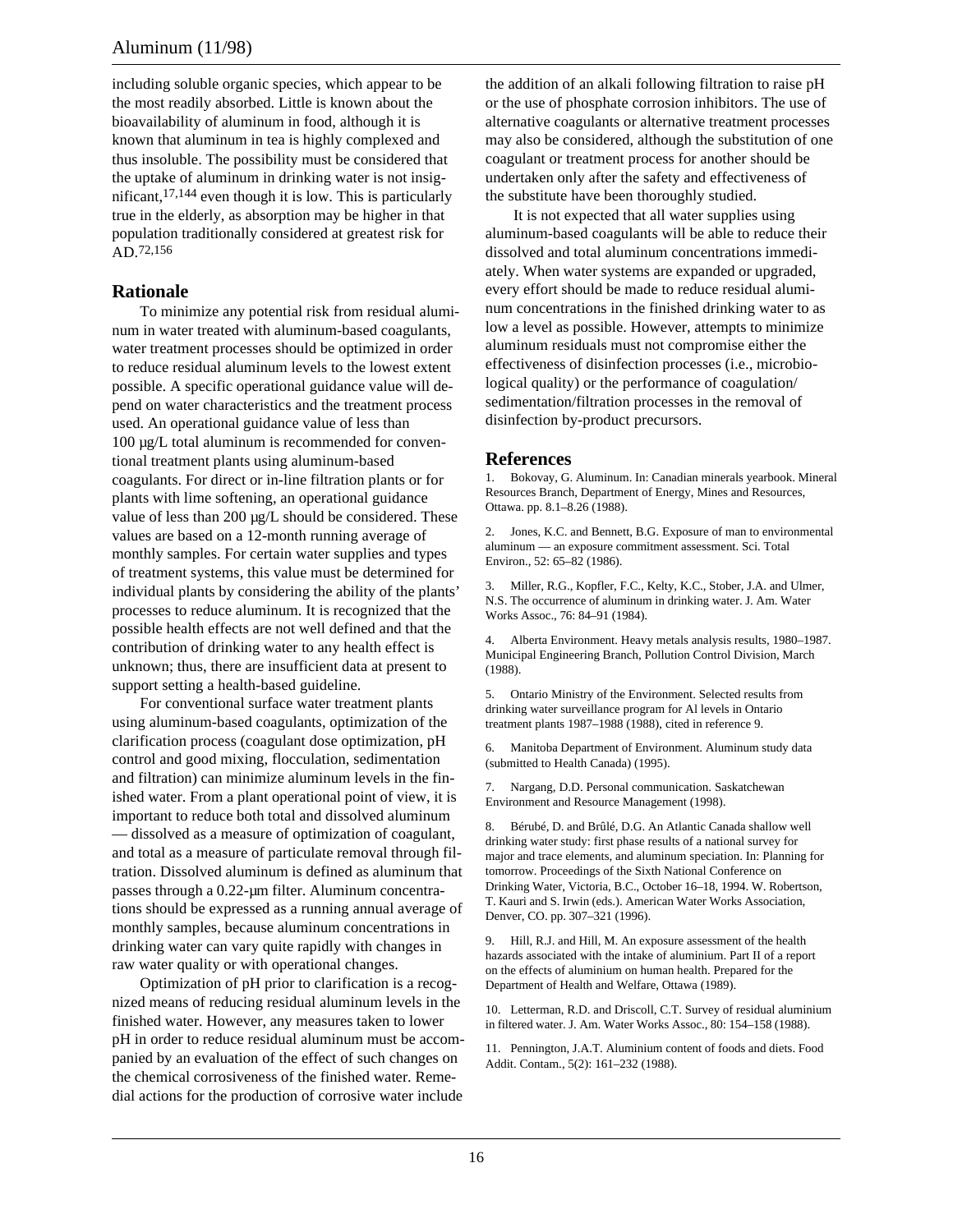12. Koch, K.R., Pougnet, M.A.B., DeVilliers, S. and Monteagudo, F. Increased urinary excretion of aluminium after drinking tea. Nature (London), 333: 122 (1988).

13. Gardner, M.J. and Gunn, A.M. Bioavailability of aluminum from food and drinking water. In: Alzheimer's disease and the environment. Proceedings of the conference. Lord Walton of Detchant (ed.). Royal Society of Medicine, Round Table Series No. 26, London, U.K. p. 79 (1991).

14. Graves, A.B., White, E., Koepsell, T.D., Reifler, B.V., van Bell, G. and Larson, E.B. The association between aluminum-containing products and Alzheimer's disease. J. Clin. Epidemiol., 43: 35–44 (1990).

15. Flaten, T.P., Glattre, E., Viste, A. and Søreide, O. Mortality from dementia among gastroduodenal ulcer patients. J. Epidemiol. Commun. Health, 45: 203–206 (1991).

16. Lione, A. Aluminum toxicology and the aluminum-containing medications. Pharm. Ther., 29: 255–285 (1985).

17. Nieboer, E., Gibson, B.L., Oxman, A.D. and Kramer, J.R. Health effects of aluminum: a critical review with emphasis on aluminum in drinking water. Environ. Rev., 3: 29–81 (1995).

18. Lione, A., Allen, P.V. and Smith, J.C. Aluminum coffee percolators as a source of dietary aluminium. Food Chem. Toxicol., 22: 265–268 (1984).

19. Ministry of Agriculture, Fisheries and Food. Survey of aluminium, antimony, chromium, cobalt, indium, nickel, thallium and tin in food. MAFF Food Surveillance Paper No. 15, Her Majesty's Stationery Office, London, U.K. (1985).

20. Pennington, J.A.T. and Schoen, S.A. Estimates of dietary exposure to aluminium. Food Addit. Contam., 12(1): 119–128 (1995).

21. Greger, J.L. Aluminum metabolism. Annu. Rev. Nutr., 13: 43–63 (1993).

22. Barrie, L.A. and Hoff, R.M. Five years of air chemistry observations in the Canadian Arctic. Atmos. Environ., 19: 1995–2010 (1985).

23. Klenn, R.F. and Gray, J.M.L. A study of the chemical composition of particulate matter and aerosols over Edmonton. RMD Report No. 82/9, Research Management Division, Alberta Environment (1982).

24. Environment Canada. Table of mean aluminum loadings and fine/coarse ratios in 15 urban stations (1986), cited in reference 9.

25. Ontario Ministry of the Environment. Cumulative ambient air concentrations listings, August 31, 1981 – January 4, 1983. Toronto (1984).

26. Van Oostdam, J.C., Zwanenburg, H. and Harrison, J.R. Canadian perspectives on aluminum. Environ. Geochem. Health, 12: 71–74 (1990).

27. Sollars, C.J., Bragg, S., Simpson, A.M. and Perry, R. Aluminium in European drinking water. Environ. Technol. Lett., 10: 131–150 (1989).

28. Driscoll, C.T. and Letterman, R.D. Factors regulating residual aluminium concentrations in treated waters. Environmetrics, 3: 287–309 (1995).

29. Martell, A.E. and Motekaitis, R.J. Coordination chemistry and speciation of Al(III) in aqueous solution. In: Environmental chemistry and toxicology of aluminum. T.E. Lewis (ed.). Lewis Publishers, Chelsea, MI. pp. 3–17 (1989).

30. Driscoll, C.T. and Letterman, R.D. Chemistry and fate of Al(III) in treated drinking water. J. Environ. Eng., 114(1): 21–37 (1988).

31. Van Benschoten, J.E. and Edzwald, J.K. Measuring aluminum during water treatment: methodology and application. J. Am. Water Works Assoc., 82(5): 71–78 (1990).

32. Gardner, M.J. and Gunn, A.M. Speciation and bioavailability of aluminium in drinking water. Chem. Speciation Bioavailab., 7(1): 9–16 (1995).

33. Bérubé, D. and Brûlé, D.G. A validation study of a field aluminum speciation method for drinking water supplies. Environmental Health Directorate, Health Canada, Ottawa (1996).

34. American Public Health Association, American Water Works Association and Water Environment Federation. Standard methods for the examination of water and wastewater. 19th edition. American Public Health Association, Washington, DC (1995).

35. Bérubé, D., Brûlé, D.G., Dabeka, L. and Santagati, A. Aluminum speciation in drinking water treatment/distribution networks. Paper 2321, Fifth Chemical Congress of North America, Cancun, Mexico, November 11–15 (1997).

36. Méranger, J.C. and Lo, B. Selected anions and trace elements in Canadian drinking water supplies. J. Am. Chem. Soc., 32(2): 34 (1992).

37. Morris, J.K. and Knocke, W.R. Temperature effects on the use of metal ion coagulants in water treatment. J. Am. Water Works Assoc., 76(3): 74–79 (1984).

38. Foundation for Water Research. Review of the toxicology of aluminium with special reference to drinking water. Research Report No. FR-0068, Marlow, Bucks, U.K. (1990).

39. Bergman, J. Personal communication. Buffalo Pound Water Administration Board, Regina (1998).

40. World Health Organization. Guidelines for drinking water quality: Health criteria and other supporting information. Vol. 2. Geneva. p. 249 (1984).

41. Fitch, D.E. and McCollum, G.R. Restoring the flow of a finished water pipeline. J. Am. Water Works Assoc., 78(1): 35–38 (1986).

42. Costello, J.J. Postprecipitation in distribution systems. J. Am. Water Works Assoc., 76: 46–49 (1984).

43. American Water Works Association Research Foundation. Aluminum in drinking water and Alzheimer's disease: a resource guide. AWWA Research Foundation and the American Water Works Association. 115 pp. (1993).

44. Hoff, J.C. The relationship of turbidity to disinfection of potable water. Presented at the Conference on the Evaluation of Microbiology Standards for Drinking Water. Office of Water Supply, U.S. Environmental Protection Agency, Washington, DC (1977), cited in reference 43.

45. Jekel, M.R. Removal of aluminum in coagulation and from acidic raw waters. Paper presented at the 18th International Water Supply Congress, Special Subject No. 8. International Water Supply Association, Copenhagen (1991).

46. Driscoll, C.T., Letterman, R.D. and Fitch, D.E. Residual aluminum in filtered water. Report prepared for the American Water Works Association Research Foundation, January. 71 pp. (1987).

47. Haarhoff, J. and Cleasby, J.L. Comparing aluminum and iron coagulants for in-line filtration of cold water. J. Am. Water Works Assoc., 80: 168–175 (1988).

48. American Water Works Association Coagulation Committee. Committee report: Coagulation as an integrated water treatment process. J. Am. Water Works Assoc., 81: 72–78 (1989).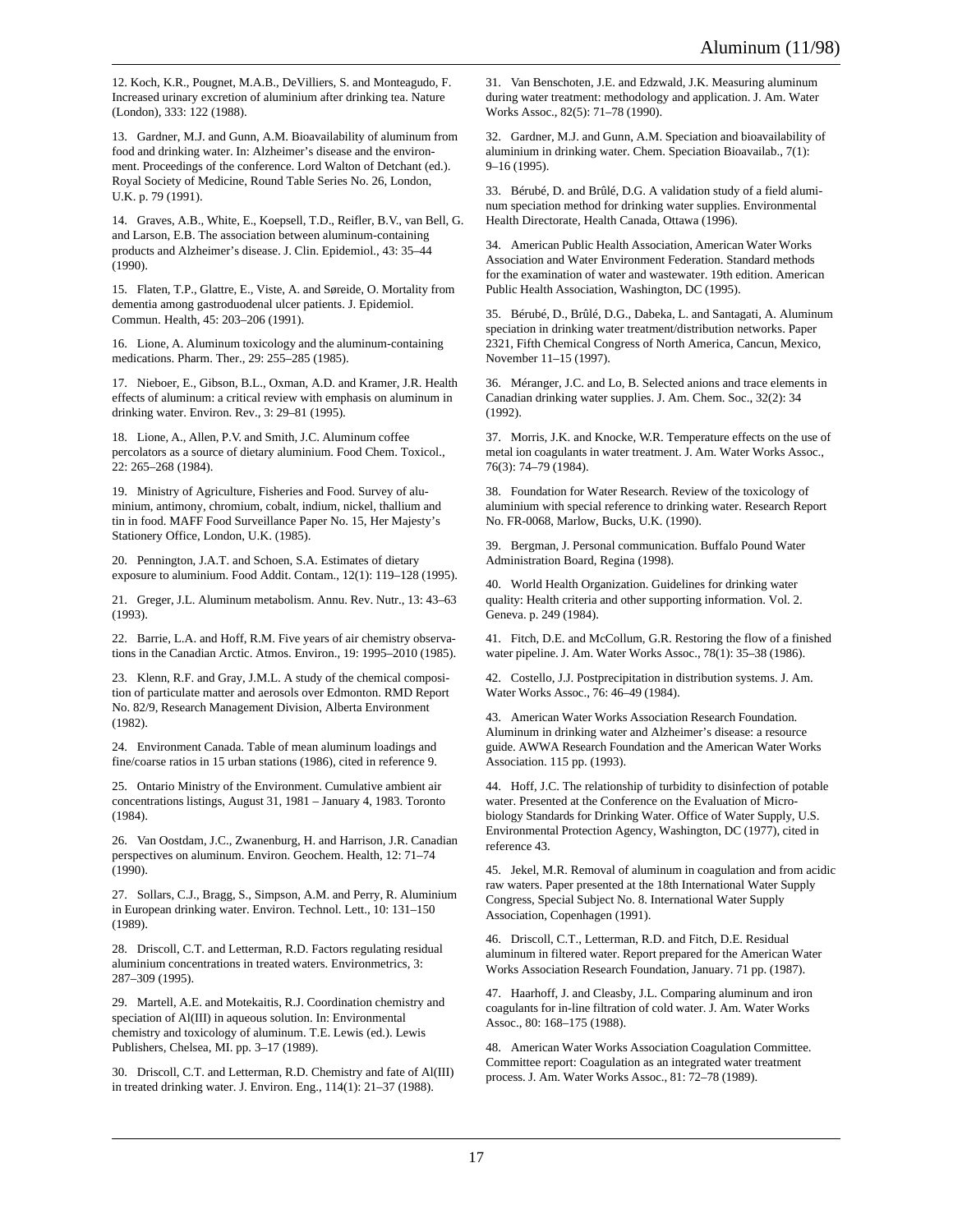49. Greger, J.L. Aluminum and tin. World Rev. Nutr. Diet., 54: 255–285 (1987).

50. Ganrot, P.O. Metabolism and possible health effects of aluminium. Environ. Health Perspect., 65: 363–441 (1986).

51. Greger, J.L. and Powers, C.F. Assessment of exposure to parenteral and oral aluminum with and without citrate using a desferrioxamine test in rats. Toxicology, 76: 119–132 (1992), cited in reference 21.

52. Weberg, R. and Berstad, A. Gastrointestinal absorption of aluminium from single doses of aluminium containing antacids in man. Eur. J. Clin. Invest., 16: 428–432 (1986).

53. Partridge, N.A., Regnier, F.E., White, J.L. and Hem, S.L. Influence of dietary constituents on intestinal absorption of aluminum. Kidney Int., 35: 1413–1417 (1989).

54. Martin, R.B. Aluminium speciation in biology. Ciba Found. Symp., 169: 5–25 (1992).

55. Van der Voet, G.B. Intestinal absorption of aluminium. Ciba Found. Symp., 169: 109–122 (1992).

56. Walton, J., Hams, G. and Wilcox, D. Bioavailability of aluminium from drinking water: co-exposure with foods and beverages. Research Report 83, Urban Water Research Association of Australia, Melbourne (1994), cited in reference 69.

57. Rodger, R.S.C., Muralikrishna, G.S., Halls, D.J., Henderson, J.B., Forrest, J.A., Macdougall, A.I. and Fell, G.S. Ranitidine suppresses aluminum absorption in man. Clin. Sci., 80: 505–508 (1991).

58. Froment, D.P., Molitoris, B.A., Buddington, B., Miller, N. and Alfrey, A.C. Site and mechanism of enhanced gastrointestinal absorption of aluminum by citrate. Kidney Int., 36(6): 978–984 (1989).

59. Reiber, S., Kukull, W. and Standish-Lee, P. Drinking water aluminum and bioavailability. J. Am. Water Works Assoc., 88: 86–100 (1995).

60. Kaehny, W.D., Hegg, A.P. and Alfrey, A.C. Gastrointestinal absorption of aluminum from aluminum-containing antacids. N. Engl. J. Med., 296: 1389–1390 (1977).

61. Yokel, R.A. and McNamara, P.J. Influence of renal impairment, chemical form and serum protein binding on intravenous and oral aluminium kinetics in the rabbit. Toxicol. Appl. Pharmacol., 95: 32–43 (1988).

62. Forster, D.P., Newens, A.J., Kay, D.W.K. and Edwardson, J.A. Risk factors in clinically diagnosed presenile dementia of the Alzheimer type: a case–control study in northern England. J. Epidemiol. Commun. Health, 49: 253–258 (1995).

63. French, P., Gardner, M.J. and Gunn, A.M. Dietary aluminium and Alzheimer's disease. Food Chem. Toxicol., 27: 495–496 (1989).

64. Fairweather-Tait, S.J., Piper, Z., Fatemi, S.J.A. and Moore, G.R. The effect of tea on iron and aluminium metabolism in the rat. Br. J. Nutr., 65: 61–68 (1991).

65. Powell, J.J., Greenfield, S.M., Parkes, H.G., Nicholson, J.K. and Thompson, R.P.H. Gastro-intestinal availability of aluminium from tea. Food Chem. Toxicol., 31(6): 449–454 (1993).

66. Butterworth, K.R., Drewitt, P.N., Springall, C.D. and Moorhouse, S.R. Bioavailability of aluminium. Lancet, 339: 1489 (1992).

67. Owen, L.M.W., Crews, H.M. and Massey, R.C. Aluminium in tea: SEC–ICP–MS speciation studies of infusions and simulated gastrointestinal digests. Chem. Speciation Bioavailab., 4(3): 89–96 (1992).

68. Drewitt, P.N., Butterworth, K.R., Springall, C.D. and Moorhouse, S.R. Plasma levels of aluminium after tea ingestion in healthy volunteers. Food Chem. Toxicol., 31(1): 19–23 (1993).

69. Walton, J., Tuniz, C., Fink, D., Jacobsen, G. and Wilcox, D. Uptake of trace amounts of aluminum into the brain from drinking water. NeuroToxicology, 16(1): 187–190 (1995).

70. Slanina, P., Frech, W., Ekström, L.-G., Lööf, L., Slorach, S. and Cedergren, A. Dietary citric acid enhances absorption of aluminum in antacids. Clin. Chem., 32: 539–541 (1986).

71. Fulton, B. and Jeffery, E.H. Absorption and retention of aluminum from drinking water. 1. Effect of citric and ascorbic acids on aluminum tissue levels in rabbits. Fundam. Appl. Toxicol., 14: 788–796 (1990).

72. Taylor, G.A., Ferrier, I.N., McLoughlin, I.J., Fairbairn, A.F., McKeith, I.G., Lett, D. and Edwardson, J.A. Gastrointestinal absorption of aluminium in Alzheimer's disease: response to aluminium citrate. Age Ageing, 21: 81–90 (1992).

73. Nolan, C.R., DeGoes, J.J. and Alfrey, A.C. Aluminum and lead absorption from dietary sources in women ingesting calcium citrate. South. Med. J., 87(9): 894–898 (1994).

74. Jouhanneau, P., Lacour, B., Raisbeck, G., Yiou, F., Banide, H., Brown, E. and Drüeke, T. Gastrointestinal absorption of aluminum in rats using 26Al and accelerator mass spectrometry. Clin. Nephrol., 40(4): 244–248 (1993).

75. Kruck, T.P.A. and Crapper McLachlan, D.R. Aluminum as a pathogenic factor in senile dementia of the Alzheimer type: ion specific chelation. In: Alzheimer's disease and related disorders. K. Iqbal, H.M. Wisniewski and B. Winblad (eds.). Alan R. Liss, Inc., New York, NY. Prog. Clin. Biol. Res., 317: 1155–1167 (1989).

76. Domingo, J.L., Gomez, M., Sanchez, D.J., Llobet, J.N. and Corbella, J. Effect of various dietary constituents on gastrointestinal absorption of aluminum from drinking water and diet. Res. Commun. Chem. Pathol. Pharmacol., 79: 377–380 (1993).

77. Domingo, J.L., Gomez, M., Llobet, J.M., del Castillo, D. and Corbella, J. Influence of citric, ascorbic and lactic acids on the gastrointestinal absorption of aluminum in uremic rats. Nephron, 66: 108–109 (1994).

78. Alfrey, A.C. Physiology of aluminum in man. In: Aluminum and health: a critical review. H.J. Gitelman (ed.). Marcel Dekker, New York, NY. pp. 101–124 (1989).

79. Wills, M.R. and Savory, J. Aluminum and chronic renal failure: sources, absorption, transport, and toxicity. Crit. Rev. Clin. Sci., 27: 59–107 (1989).

80. Van der Voet, G.B. and De Wolff, F.A. The effect of di- and trivalent iron on the intestinal absorption of aluminum in rats. Toxicol. Appl. Pharmacol., 90: 190–197 (1987).

81. Driscoll, C.T. and Schecher, W.D. Aqueous chemistry of aluminium. In: Metal ions in biological systems. H. Sigel and A. Sigel (eds.). Marcel Dekker, New York, NY. pp. 63–64 (1988).

82. Martin, R.B. The chemistry of aluminum as related to biology and medicine. Clin. Chem., 32(10): 1797–1806 (1986).

83. Wicklund Glynn, A., Sparen, A., Danielsson, L.-G., Haegglund, G. and Jorhem, L. Bioavailability of labile aluminium in acidic drinking water: a study in the rat. Food Chem. Toxicol., 33(5): 403–408 (1995).

84. Edwardson, J.A., Moore, P.B., Ferrier, I.N., Lilley, J.S., Newton, G.W.A., Barker, J., Templar, J. and Day, J.P. Effect of silicon on gastrointestinal absorption of aluminium. Lancet, 342(7): 211–212 (1993).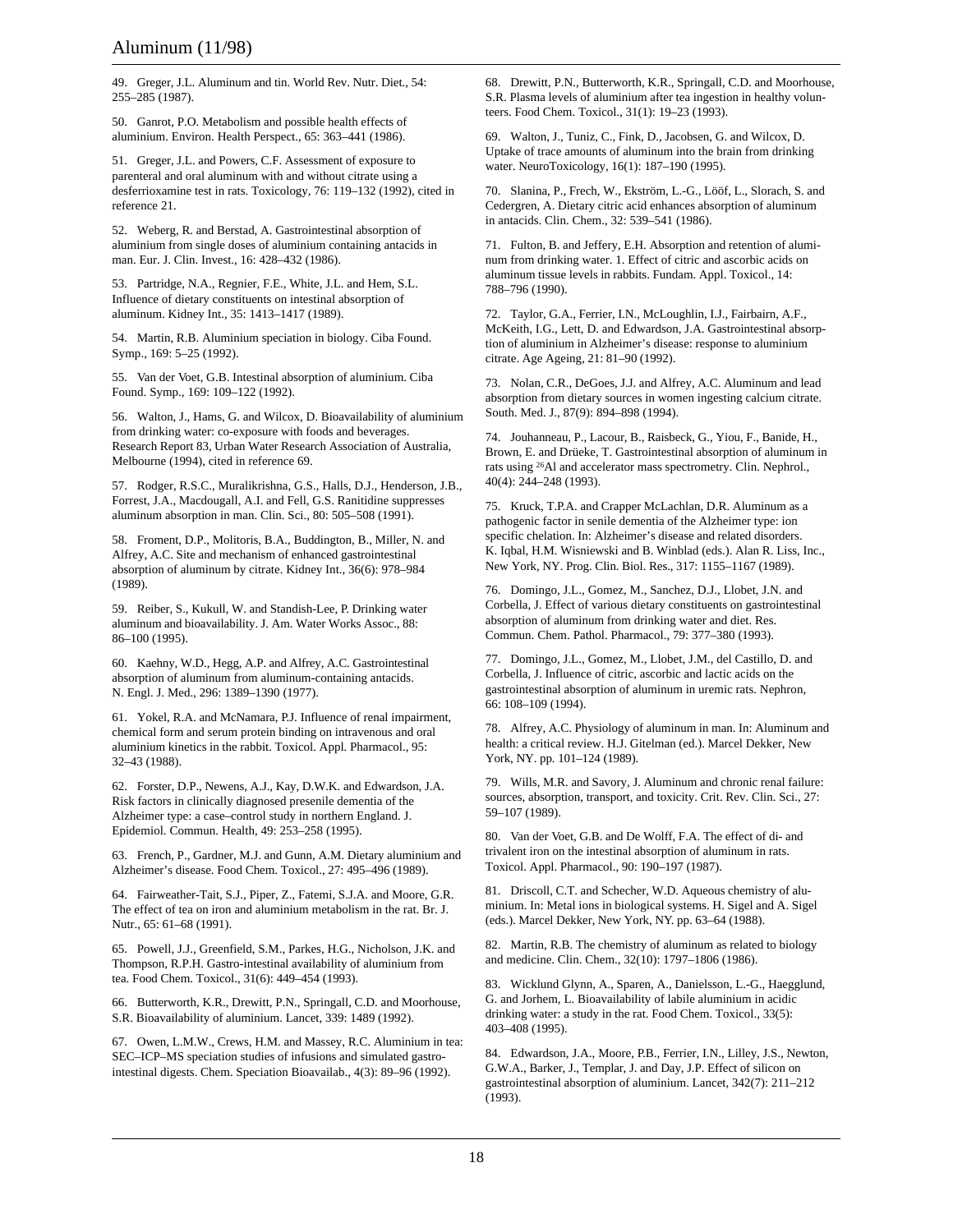85. Spencer, H., Kramer, L., Norris, C. and Wiatrowski, E. Effect of aluminum hydroxide on fluoride metabolism. Clin. Pharmacol. Ther., 28(4): 529–535 (1980).

86. Greger, J.L. and Sutherland, J.E. Aluminum exposure and metabolism. Crit. Rev. Clin. Lab. Sci., 34(5): 439–474 (1997).

87. Lindholm, T., Thysell, H., Ljunggren, L., Divino, J.C., Schunnesson, M. and Stenstam, M. Aluminum in patients with uremia and patients with enteropathy. Nieren-Hochdruckkr., 12: S192–S197 (1983).

88. Knoll, O., Kellinghaus, B., Bertram, H.P., Zumkley, H. and Graeffe, U. Gastrointestinal absorption of aluminium in chronic renal insufficiency. Contrib. Nephrol., 38: 24–31 (1984).

89. Ittel, T.H., Gladziwa, U., Mück, W. and Sieberth, H.G. Hyperaluminaemia in critically ill patients: role of antacid therapy and impaired renal function. Eur. J. Clin. Invest., 21: 96–102 (1991).

90. Lindberg, J.S., Copley, J.B., Koenig, K.G. and Cushner, H.M. Effect of citrate on serum aluminum concentrations in hemodialysis patients: a prospective study. South. Med. J., 86: 1385–1388 (1993).

91. Magnusson, M., Magnusson, K.E., Sundqvist, T. and Denneberg, T. Impaired intestinal barrier function measured by differently sized polyethylene glycols in patients with chronic renal failure. Gut, 32(7): 754–759 (1991).

92. Bishop, N., McGraw, M. and Ward, N. Aluminium in infant formulas [letter to the editor]. Lancet, i(8637): 490 (1989).

93. Lindholm, T., Thysell, H., Ljunggren, L., Divino, J.C., Schunnesson, M. and Stenstam, M. Aluminum in patients with uremia and patients with enteropathy. Nieren-Hochdruckkr., 12: 192–197 (1985).

94. Bjertness, E., Candy, J.M., Torvik, A., Ince, P., McArthur, F., Taylor, G.A., Johansen, S.W., Alexander, J., Grønnesby, J.K., Bakketeig, L.S. and Edwardson, J.A. Content of brain aluminum is not elevated in Alzheimer disease. Alzheimer Dis. Assoc. Disord., 10(3): 171–174 (1996).

95. Nieboer, E. Biomarkers of inherited and acquired susceptibility to toxic substances. In: Molecular toxicology: biomarkers and transgenic models. Proceedings of the 27th Annual Symposium of the Society of Toxicology of Canada, Montreal, December 1–2 (1994).

96. Fosmire, G.J., Focht, S.J. and McClearn, G.E. Genetic influences on tissue deposition of aluminum in mice. Biol. Trace Element Res., 37: 115–121 (1993).

97. American Water Works Association. Use of aluminum salts in drinking water treatment. A White Paper, approved April 11, 1997. To be published in AWWA MainStream (1997).

98. Day, J.P., Barker, J., Evans, L.J.A., Perks, J., Seabright, P.J., Ackrill, P., Lilley, J.S., Drumm, P.V. and Newton, G.W.A. Aluminium absorption studied by 26Al tracer. Lancet, 337: 1345 (1991).

99. Fatemi, S.J.A., Kadir, F.H.A. and Moore, G.R. Aluminium transport in blood serum. Binding of aluminium by human transferrin in the presence of human albumin and citrate. Biochem. J., 280: 527–532 (1991).

100. Pullen, R.G.L., Candy, J.M., Morris, C.M., Taylor, G., Keith, A.B. and Edwardson, J.A. Gallium-67 as a potential marker for aluminium transport in rat brain: implications for Alzheimer's disease. J. Neurochem., 55: 251–259 (1990).

101. Crapper, D.R., Quittkat, S., Krishnan, S.S., Dalton, A.J. and De Boni, U. Intranuclear aluminum content in Alzheimer's disease, dialysis encephalopathy, and experimental aluminum encephalopathy. Acta Neuropathol., 50: 19–24 (1980).

102. Zumkley, H., Bertram, H.P., Brandt, M., Roedig, M., Spieker, S. and Kisters, K. Aluminium concentration in bone and brain tissue in humans taking antacids. Fortschr. Med., 105(Suppl. 19): 15–18 (1987) (in German, with English summary).

103. Altmann, P., Al-Salihi, F., Butter, K., Cutler, P., Blair, J., Leeming, R., Cunningham, J. and Marsh, F. Serum aluminum levels and erythrocyte dihydropteridine reductase activity in patients on hemodialysis. N. Engl. J. Med., 317: 80–84 (1987).

104. Ôahin, G., Varol, I., Temizer, A., Benli, K., Demirdamar, R. and Duru, S. Determination of aluminum levels in the kidney, liver, and brain of mice treated with aluminum hydroxide. Biol. Trace Element Res., 41: 129–135 (1994).

105. Dollinger, H.C., Zumkey, H., Spieker, C. *et al.* Aluminum in antacids shown to accumulate in brain and bone tissue. Gastroenterol. Obs., 5: 478 (1986), cited in reference 135.

106. Wenk, G.L. and Stemmer, J.L. Suboptimal dietary zinc intake increases aluminum accumulation into the rat brain. Brain Res., 288: 283–395 (1983).

107. Alfrey, A.C. Aluminum metabolism. Kidney Int., 29(Suppl. 18): S-8–S-11 (1986).

108. Sedman, A.B., Wilkening, G.N., Warady, B.A., Lum, G.M. and Alfrey, A.C. Encephalopathy in childhood secondary to aluminum toxicity. J. Pediatr., 105(5): 836–838 (1984).

109. Greger, J.L. and Baier, M.J. Excretion and retention of low or moderate levels of aluminium by human subjects. Food Chem. Toxicol., 21: 473–477 (1983).

110. Priest, N.D. The bioavailability and metabolism of aluminum compounds in man. Proc. Nutr. Soc., 52: 231–240 (1993).

111. Gupta, S.K., Waters, D.H. and Gwilt, P.R. Absorption and disposition of aluminum in the rat. J. Pharm. Sci., 75(6): 586–589 (1986).

112. Talbot, R.J., Newton, D., Priest, N.D., Austin, J.G. and Day, J.P. Inter-subject variability in the metabolism of aluminium following intravenous injection as citrate. Hum. Exp. Toxicol., 14: 595–599 (1995).

113. Health Advisory Group. Water pollution at Lowermoor, North Cornwall. Report of the Lowermoor incident. Chaired by Professor Dame Barbara Clayton, July (1989).

114. Eastwood, J.B., Levin, G.E., Pazianas, M., Taylor, A.P., Denton, J. and Freemont, A.J. Aluminium deposition in bone after contamination of drinking water supply. Lancet, 336: 462–464 (1990).

115. Parkinson, I.S., Ward, M.K. and Kerr, D.N.S. Dialysis encephalopathy, bone disease and anaemia: the aluminium intoxication syndrome during regular haemodialysis. J. Clin. Pathol., 34: 1285–1294 (1981).

116. Touam, M., Martinez, F., Lacour, B., Bourdon, R., Zingraff, J., Di Giulio, S. and Drüeke, T. Aluminium-induced, reversible microcytic anemia in chronic renal failure: clinical and experimental studies. Clin. Nephrol., 19(6): 295–298 (1983).

117. Alfrey, A.C., LeGendre, G.R. and Kaehny, W.D. The dialysis encephalopathy syndrome. Possible aluminum intoxication. N. Engl. J. Med., 294(4): 184–188 (1976).

118. Starkey, B.J. Aluminium in renal disease: current knowledge and future developments. Ann. Clin. Biochem., 24: 337–344 (1987).

119. Banks, W.A., Kastin, A.J. and Banks, M.F. Evidence for aluminum as the toxin in the glucose intolerance of uremia (pseudodiabetes). Clin. Res., 35(1): 31A (1987).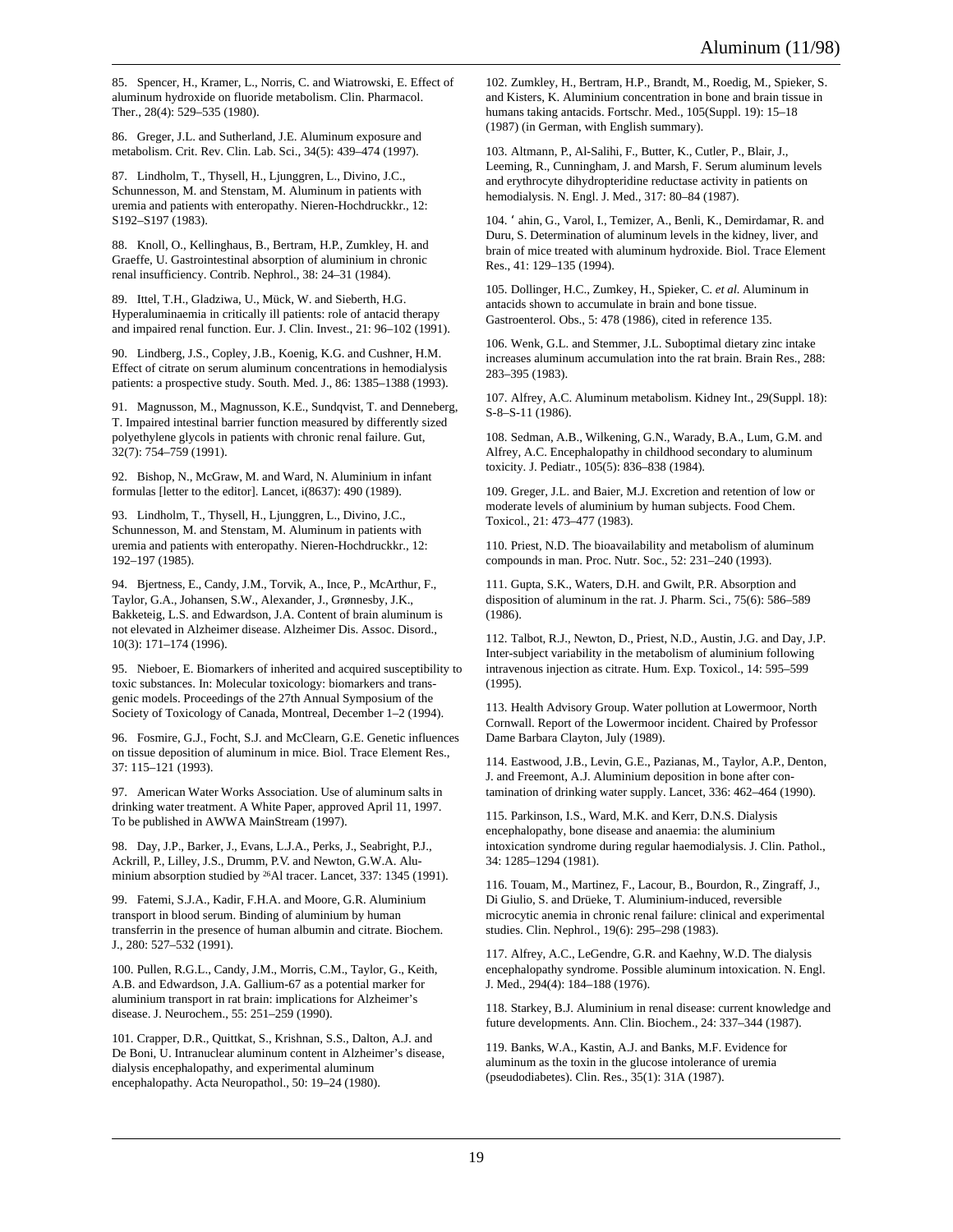120. Bowdler, N.C., Beasley, D.S., Fritze, E.C., Goulette, A.M., Hatton, J.D., Hession, J., Ostman, D.L., Rugg, D.J. and Schmittdiel, C.J. Behavioral effects of aluminum ingestion on animal and human subjects. Pharmacol. Biochem. Behav., 10: 505–512 (1979).

121. Dewberry, F.L., McKinney, T.D. and Stone, W.J. The dialysis dementia syndrome: report of fourteen cases and review of the literature. Am. Soc. Artif. Intern. Organs, 3: 102–108 (1980).

122. Altmann, P., Hamon, C., Blair, J., Dhanesha, U., Cunningham, J. and Marsh, F. Disturbance of cerebral function by aluminium in haemodialysis patients without overt aluminium toxicity. Lancet, ii: 7–12 (1989).

123. Alfrey, A.C., Hegg, A. and Craswell, P. Metabolism and toxicity of aluminum in renal failure. Am. J. Clin. Nutr., 33: 1509–1516 (1980).

124. Savory, J. and Wills, M.R. Dialysis fluids as a source of aluminium accumulation. Contrib. Nephrol., 38: 12–23 (1984).

125. Ackrill, P. Clinical aspects of dialysis encephalopathy. Presented at the Workshop on Aluminium and Health, Oslo, Norway, May 2–5 (1988).

126. Garruto, R.M., Yanagihara, R. and Gajdusek, D.C. Models of environmentally induced neurological disease: epidemiology and etiology of amyotrophic lateral sclerosis and parkinsonism-dementia in the Western Pacific. Environ. Geochem. Health, 12(1/2): 137–151 (1990).

127. Gajdusek, D.C. and Salazar, A. Amyotrophic lateral sclerosis and Parkinsonian syndromes in high incidence among the Auya and Jakai people of West New Guinea. Neurology, 32: 107–126 (1982).

128. Perl, D.P., Gajdusek, D.C., Garruto, R.M., Yanagihara, R.T. and Gibbs, C.J., Jr. Intraneuronal aluminium accumulation in amyotrophic lateral sclerosis and parkinsonism-dementia of Guam. Science, 217: 1053–1055 (1982).

129. Garruto, R.M. and Yase, Y. Neurodegenerative disorders of the western Pacific: the search for mechanisms of pathogenesis. Trends Neurosci., 9: 368–374 (1986).

130. Garruto, R.M. Cellular and molecular mechanisms of neuronal degeneration: amyotrophic lateral sclerosis, parkinsonism-dementia, and Alzheimer disease. Am. J. Hum. Biol., 1: 529–543 (1989).

131. Doll, R. Review: Alzheimer's disease and environmental aluminium. Age Ageing, 22: 138–153 (1993).

132. Agency for Toxic Substances and Disease Registry. Toxicological profile for aluminum (update). Draft for public comment. Public Health Service, U.S. Department of Health and Human Services, Atlanta, GA (1997).

133. Crapper McLachlan, D.R. and Farnell, B.J. Aluminum in human health. In: Aluminum in the Canadian environment. M. Havas and J.F. Jaworski (eds.). NRCC No. 24759, National Research Council of Canada, Ottawa. pp. 153–173 (1986).

134. Xu, N., Majidi, V., Markesbery, W.R. and Ehmann, W.D. Brain aluminum in Alzheimer's disease using an improved GFAAS method. Neurotoxicology, 13: 735–744 (1992).

135. Crapper McLachlan, D.R., Kruck, T.P., Lukiw, W.J. and Krishnan, S.S. Would decreased aluminum ingestion reduce the incidence of Alzheimer's disease? Can. Med. Assoc. J., 145(7): 793–804 (1991).

136. Crapper, D.R. Functional consequences of neurofibrillary degeneration. In: The neurobiology of aging. S. Gershon and R.D. Terry (eds.). Raven Press, New York, NY (1976).

137. Edwardson, J.A., Klinowski, J., Oakley, A., Perry, R. and Candy, J. Aluminosilicates and the ageing brain: implications for pathogenesis of Alzheimer's disease. Ciba Found. Symp., 121: 160–179 (1986).

138. Lord Walton of Detchant (ed.). Alzheimer's disease and the environment. Proceedings of the conference. Royal Society of Medicine, Round Table Series No. 26, London, U.K. (1991).

139. Hardy, J.A. and Higgins, G.A. Alzheimer's disease: the amyloid cascade hypothesis. Science, 256(5054): 184–185 (1992).

140. Frecker, M.F. Dementia in Newfoundland: identification of a geographical isolate? J. Epidemiol. Commun. Health, 45: 307–311 (1991).

141. Frecker, M. The relation of aluminium and other drinking water variables with dementia deaths in Newfoundland. Environmetrics, 6(3): 305–309 (1995).

142. Neri, L.C. and Hewitt, D. Aluminum, Alzheimer's disease, and drinking water [letter to the editor]. Lancet, 338: 390 (1991).

143. Neri, L.C., Hewitt, D. and Rifat, S.L. Aluminium in drinking water and risk for diagnoses of presenile Alzheimer's type dementia [abstract no. 453]. Neurobiol. Aging, 13(1): S115 (1992).

144. Smith, L.F. Public health role, aluminium and Alzheimer's disease. Environmetrics, 6(3): 277–286 (1995).

145. Forbes, W.F., Hayward, L.M. and Agwani, N. Dementia, aluminium, and fluoride [letter to the editor]. Lancet, 338: 1592–1593 (1991).

146. Forbes, W.F., Hayward, L.M. and Agwani, N. Geochemical risk factors for mental functioning, based on the Ontario Longitudinal Study of Aging (LSA) I. Results from a preliminary investigation. Can. J. Aging, 11(3): 269–280 (1992).

147. Forbes, W.F., McAiney, C.A., Hayward, L.M. and Agwani, N. Geochemical risk factors for mental functioning, based on the Ontario Longitudinal Study of Aging (LSA) II. The role of pH. Can. J. Aging, 13(2): 249–267 (1994).

148. Still, C.N. and Kelley, P. On the incidence of primary degenerative dementia vs. water fluoride content in South Carolina. Neurotoxicology, 1: 125–131 (1980).

149. McLachlan, D.R.C., Bergeron, C., Smith, J.E., Boomer, D. and Rifat, S.L. Risk for neuropathologically confirmed Alzheimer's disease and residual aluminum in municipal drinking water employing weighted residential histories. Neurology, 46: 401–405 (1996).

150. Wood, D.J., Cooper, C., Stevens, J. and Edwardson, J. Bone mass and dementia in hip fracture patients from areas with different aluminum concentrations in water supplies. Age Ageing, 17: 415–419 (1988).

151. Martyn, C.N., Barker, D.J.P., Osmond, C., Harris, E.C., Edwardson, J.A. and Lacey R.F. Geographical relation between Alzheimer's disease and aluminium in drinking water. Lancet, i: 59–62 (1989).

152. Martyn, C.N., Coggon, D.N., Inskip, H., Lacey, R.F. and Young, W.F. Aluminum concentrations in drinking water and risk of Alzheimer's disease. Epidemiology, 8: 281–286 (1997).

153. Vogt, T. Water quality and health — study of a possible relation between aluminium in drinking water and dementia. Central Bureau of Statistics of Norway, Oslo (1986).

154. Flaten, T.P. Geographical associations between aluminium in drinking water and death rates with dementia (including Alzheimer's disease), Parkinson's disease and amyotrophic lateral sclerosis in Norway. Environ. Geochem. Health, 12(1/2): 152–167 (1990).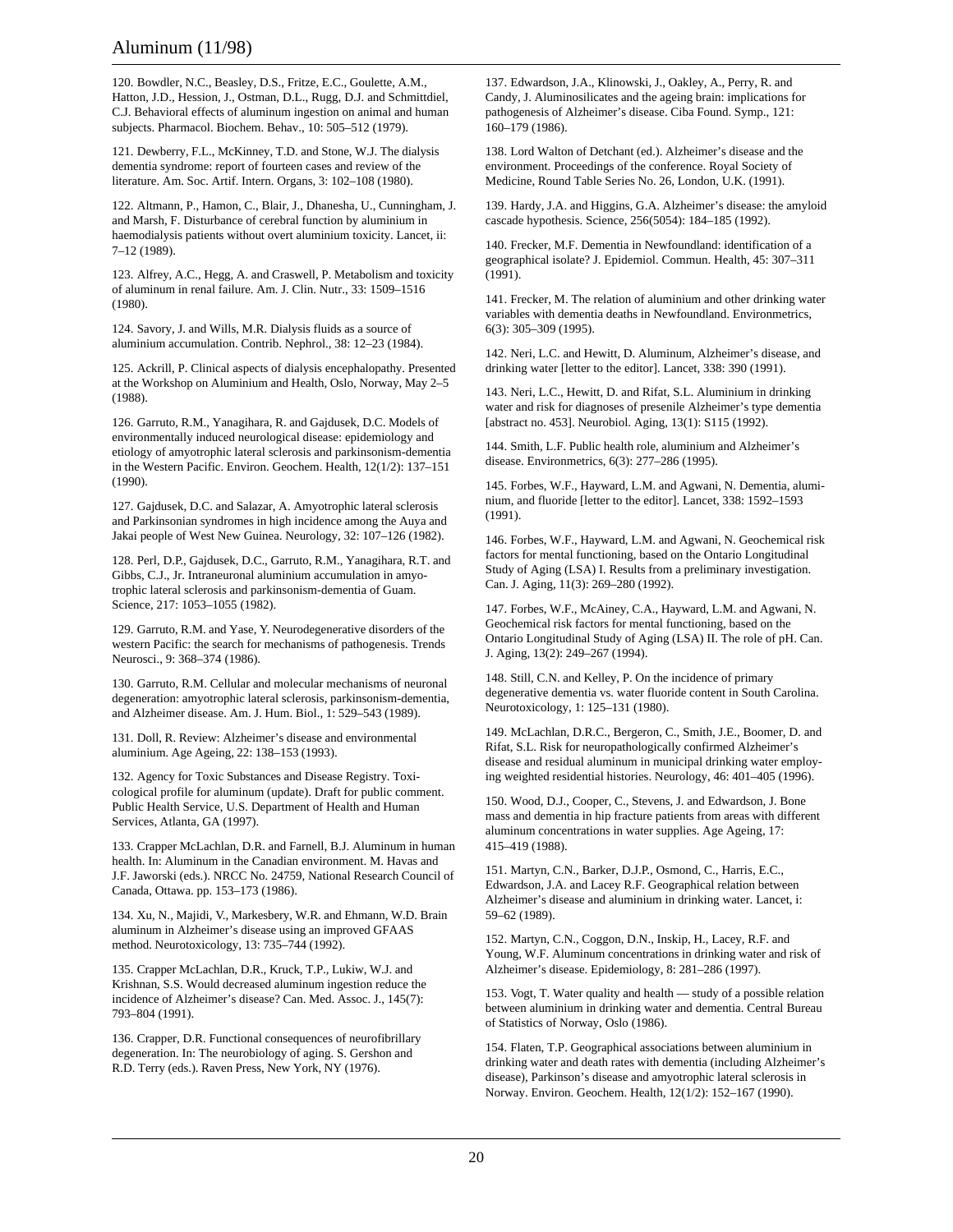155. Wettstein, A., Aeppli, J., Gautschi, K. and Peters, M. Failure to find a relationship between mnestic skills of octogenarians and aluminum in drinking water. Int. Arch. Occup. Environ. Health, 63: 97–103 (1991).

156. McLachlan, D.R.C. Aluminium and the risk for Alzheimer's disease. Environmetrics, 6(3): 233–275 (1995).

157. Michel, P., Commenges, D., Dartigues, J.F., Gagnon, M. and the Paquid Research Group. Study of the relationship between Alzheimer's disease and aluminium in drinking water [abstract no. 47]. Neurobiol. Aging, 11: 264 (1990).

158. Jacqmin, H., Commenges, D., Letenneur, L., Barberger-Gateau, P. and Dartigues, J.-F. Components of drinking water and risk of cognitive impairment in the elderly. Am. J. Epidemiol., 139(1): 48–57 (1994).

159. Jacqmin-Gadda, H., Commenges, D., Letenneur, L. and Dartigues, J.F. Silica and aluminum in drinking water and cognitive impairment in the elderly. Epidemiology, 7: 281–285 (1996).

160. Taylor, G.A., Newens, A.J., Edwardson, J.A., Kay, D.W.K. and Forster, D.P. Alzheimer's disease and the relationship between silicon and aluminium in water supplies in northern England. J. Epidemiol. Commun. Health, 49: 323–324 (1995).

161. Canadian Study of Health and Aging. The Canadian Study of Health and Aging: Risk factors for Alzheimer's disease in Canada. Neurology, 44: 2073–2080 (1994).

162. Heyman, A., Wilkinson, W.E., Stafford, J.A., Helms, M.J., Sigmon, A.H. and Weinberg, T. Alzheimer's disease: a study of epidemiological aspects. Ann. Neurol., 15: 335–341 (1984).

163. Rifat, S.L., Eastwood, M.R., Crapper McLachlan, D.R. and Corey, P.N. Effect of exposure of miners to aluminium powder. Lancet, 336: 1162–1165 (1990).

164. Bast-Pettersen, R., Drabløs, P.A., Goffeng, L.O., Thomassen, Y. and Torres, C.G. Neuropsychological deficit among elderly workers in aluminum production. Am. J. Ind. Med., 25: 649–662 (1994).

165. Mur, J.M., Moulin, J.J., Meyer-Bisch, C., Massin, N., Coulon, J.P. and Loulergue, J. Mortality of aluminium reduction plant workers in France. Int. J. Epidemiol., 16(2): 257–264 (1987).

166. Thériault, G., Tremblay, C., Cordier, S. and Gingras, S. Bladder cancer in the aluminium industry. Lancet, i: 947–950 (1984).

167. Hicks, J.S., Hackett, D.S. and Sprague, G.L. Toxicity and aluminium concentration in bone following dietary administration of two sodium aluminium phosphate formulations in rats. Food Chem. Toxicol., 25(1): 533–538 (1987).

168. Gómez, M., Domingo, J.L., Llobet, J.M., Tomás, J.M. and Corbella, J. Short-term oral toxicity study of aluminium in rats. Arch. Farmacol. Toxicol., 12: 145–151 (1986).

169. Greger, J.L., Gum, E.T. and Bula, E.N. Mineral metabolism of rats fed various levels of aluminum hydroxide. Biol. Trace Element Res., 9: 67–77 (1986).

170. Greger, J.L., Bula, E.N. and Gum, E.T. Mineral metabolism of rats fed moderate levels of various aluminum compounds for short periods of time. J. Nutr., 115: 1708–1716 (1985).

171. Domingo, J.L., Llobet, J.M., Gómez, M., Tomás, J.M. and Corbella, J. Nutritional and toxicological effects of short-term ingestion of aluminum by the rat. Res. Commun. Chem. Pathol. Pharmacol., 56(3): 409–419 (1987).

172. Pettersen, J.C., Hackett, D.S., Zwicker, G.M. and Sprague, G.L. Twenty-six week toxicity study with KASAL® (basic sodium aluminum phosphate) in beagle dogs. J. Environ. Geochem. Health, 12(1/2): 121–123 (1990).

173. Schroeder, H.A. and Mitchener, M. Life-term studies in rats: effects of aluminum, barium, beryllium, and tungsten. J. Nutr., 105: 421–427 (1975).

174. Schroeder, H.A. and Mitchener, M. Life-term effects of mercury, methylmercury and nine other trace metals on mice. J. Nutr., 105: 452–458 (1975).

175. Kanematsu, N., Hara, M. and Kada, T. Rec assay and mutagenicity studies on metal compounds. Mutat. Res., 77: 109–116 (1980).

176. Léonard, A. and Gerber, G.B. Mutagenicity, carcinogenicity and teratogenicity of aluminium. Mutat. Res., 196: 247–257 (1988).

177. Marzin, D.R. and Phi, H.V. Study of mutagenicity of metal derivatives with *Salmonella typhimurium* TA 102. Mutat. Res., 155: 49–51 (1985).

178. Leonard, A. and Leonard, E.D. Mutagenic and carcinogenic potential of aluminium and aluminium compounds. Toxicol. Environ. Chem., 23: 27–31 (1989).

179. Crapper McLachlan, D.R. Aluminum neurotoxicity: criteria for assigning a role in Alzheimer's disease. In: Environmental chemistry and toxicology of aluminum. T.E. Lewis (ed.). Lewis Publishers, Chelsea, MI (1989).

180. Roy, A.K., Talukder, G. and Sharma, A. Effects of aluminum sulphate on human leukocyte chromosomes *in vitro*. Mutat. Res., 244: 179–184 (1990).

181. Dixon, R.L., Sherins, R.J. and Lee, I.P. Assessment of environmental factors affecting male fertility. Environ. Health Perspect., 30: 53–68 (1979).

182. McCormack, K.M., Ottosen, L.D., Sanger, V.L., Sprague, S., Mayor, G.H. and Hook, J.B. Effect of prenatal administration of aluminum and parathyroid hormone on fetal development in the rat. Proc. Soc. Exp. Biol. Med., 161: 74–77 (1979).

183. Domingo, J.L., Paternain, J.L., Llobet, J.M. and Corbella, J. Effects of oral aluminum administration on perinatal and postnatal development in rats. Res. Commun. Chem. Pathol. Pharmacol., 57(1): 129–132 (1987).

184. Gomez, M., Bosque, M.A., Domingo, J.L., Llobet, J.M. and Corbella, J. Evaluation of the maternal and developmental toxicity of aluminum from high doses of aluminum hydroxide in rats. Vet. Hum. Toxicol., 32(6): 545–548 (1990).

185. Gomez, M., Domingo, J.L. and Llobet, J.M. Developmental toxicity evaluation of oral aluminum in rats: influence of citrate. Neurotoxicol. Teratol., 13: 323–328 (1991).

186. Colomina, M.T., Gómez, M., Domingo, J.L., Llobet, J.M. and Corbella, J. Concurrent ingestion of lactate and aluminum can result in developmental toxicity in mice. Res. Commun. Chem. Pathol. Pharmacol., 77(1): 95–106 (1992).

187. Colomina, M.R., Gómez, M., Domingo, J.L. and Corbella, J. Lack of maternal and developmental toxicity in mice given high doses of aluminium hydroxide and ascorbic acid during gestation. Pharmacol. Toxicol., 74: 236–239 (1994).

188. Domingo, J.L., Gómez, M., Bosque, M.A. and Corbella, J. Lack of teratogenicity of aluminum hydroxide in mice. Life Sci., 45: 243–247 (1989).

189. Ondreièka, R., Ginter, E. and Kortus, J. Chronic toxicity of aluminium in rats and mice and its effects on phosphorus metabolism. Br. J. Ind. Med., 23: 305–312 (1966).